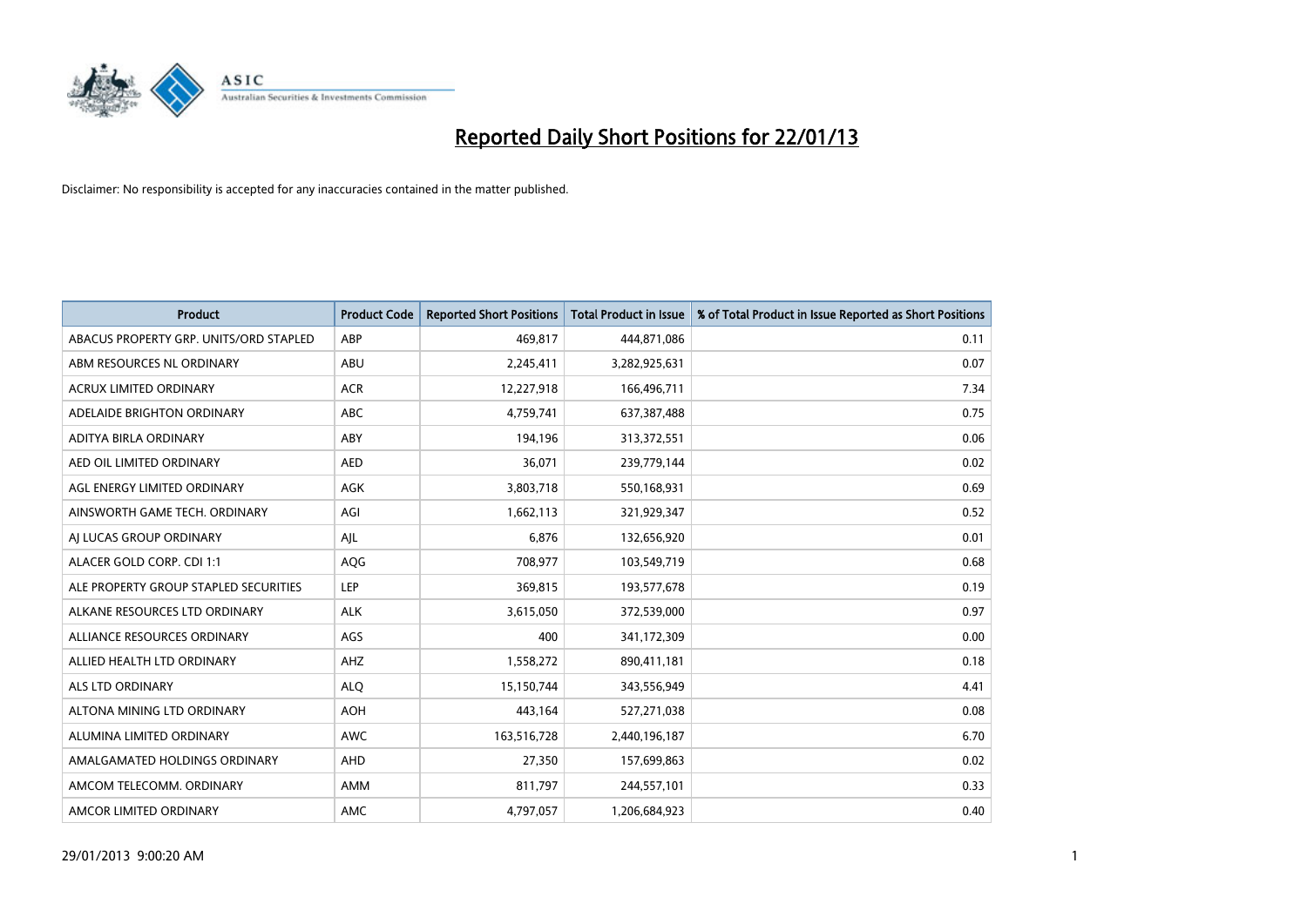

| <b>Product</b>                          | <b>Product Code</b> | <b>Reported Short Positions</b> | <b>Total Product in Issue</b> | % of Total Product in Issue Reported as Short Positions |
|-----------------------------------------|---------------------|---------------------------------|-------------------------------|---------------------------------------------------------|
| AMP LIMITED ORDINARY                    | AMP                 | 8,337,409                       | 2,930,423,546                 | 0.28                                                    |
| AMPELLA MINING ORDINARY                 | <b>AMX</b>          | 4,014,853                       | 247,500,493                   | 1.62                                                    |
| ANGLOGOLD ASHANTI CDI 5:1               | AGG                 | 998                             | 89,207,765                    | 0.00                                                    |
| ANSELL LIMITED ORDINARY                 | <b>ANN</b>          | 3,452,736                       | 130,768,652                   | 2.64                                                    |
| ANTARES ENERGY LTD ORDINARY             | <b>AZZ</b>          | 532,309                         | 257,000,000                   | 0.21                                                    |
| ANZ BANKING GRP LTD ORDINARY            | ANZ                 | 5,248,062                       | 2,743,592,752                 | 0.19                                                    |
| APA GROUP STAPLED SECURITIES            | <b>APA</b>          | 5,751,762                       | 827,350,325                   | 0.70                                                    |
| APN NEWS & MEDIA ORDINARY               | <b>APN</b>          | 13,785,590                      | 661,526,586                   | 2.08                                                    |
| AQUARIUS PLATINUM. ORDINARY             | <b>AOP</b>          | 15,668,917                      | 486,851,336                   | 3.22                                                    |
| AQUILA RESOURCES ORDINARY               | <b>AQA</b>          | 9,805,118                       | 411,804,442                   | 2.38                                                    |
| ARAFURA RESOURCE LTD ORDINARY           | ARU                 | 432,872                         | 441,270,644                   | 0.10                                                    |
| ARB CORPORATION ORDINARY                | <b>ARP</b>          | 73,541                          | 72,481,302                    | 0.10                                                    |
| ARDENT LEISURE GROUP STAPLED SECURITIES | AAD                 | 3,075,359                       | 397,774,513                   | 0.77                                                    |
| ARGO INVESTMENTS ORDINARY               | ARG                 | 345                             | 628,781,353                   | 0.00                                                    |
| ARISTOCRAT LEISURE ORDINARY             | <b>ALL</b>          | 12,454,214                      | 551,418,047                   | 2.26                                                    |
| ARRIUM LTD ORDINARY                     | ARI                 | 5,773,349                       | 1,351,527,328                 | 0.43                                                    |
| ASCIANO LIMITED ORDINARY                | <b>AIO</b>          | 6,607,586                       | 975,385,664                   | 0.68                                                    |
| ASG GROUP LIMITED ORDINARY              | <b>ASZ</b>          | 1,714,735                       | 206,720,839                   | 0.83                                                    |
| ASIA PACIFIC DATA 61C PAID, 39C UNPAID  | <b>AIDCA</b>        | 150,000                         | 115,000,100                   | 0.13                                                    |
| ASPEN GROUP ORD/UNITS STAPLED           | APZ                 | 149,649                         | 1,197,188,521                 | 0.01                                                    |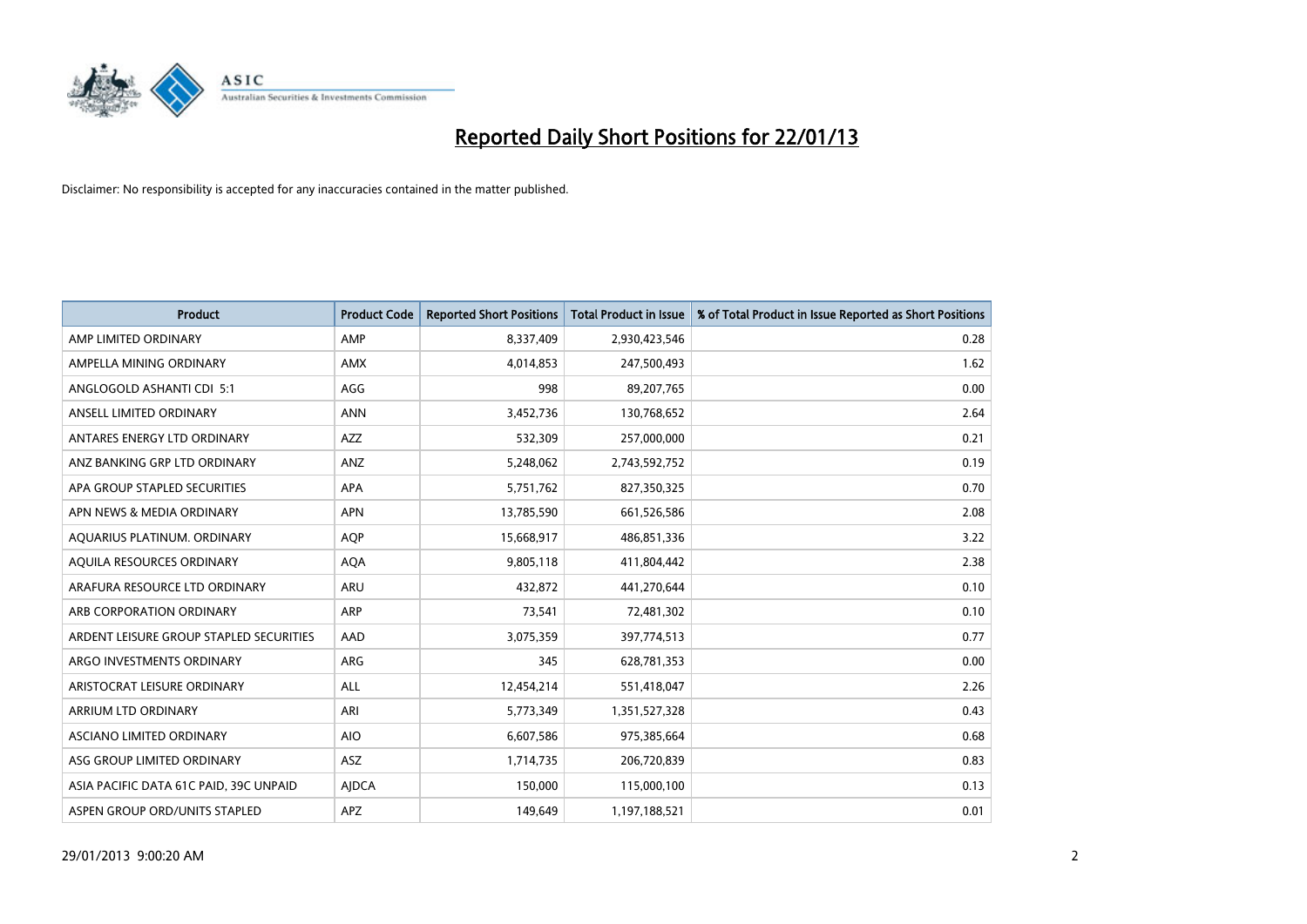

| <b>Product</b>                              | <b>Product Code</b> | <b>Reported Short Positions</b> | <b>Total Product in Issue</b> | % of Total Product in Issue Reported as Short Positions |
|---------------------------------------------|---------------------|---------------------------------|-------------------------------|---------------------------------------------------------|
| ASPIRE MINING LTD ORDINARY                  | <b>AKM</b>          | 34,557                          | 620,594,556                   | 0.01                                                    |
| ASTRO JAP PROP GROUP STAPLED US PROHIBIT.   | AJA                 | 1,490,379                       | 58,445,002                    | 2.55                                                    |
| ASX LIMITED ORDINARY                        | <b>ASX</b>          | 3,776,563                       | 175,136,729                   | 2.16                                                    |
| ATLAS IRON LIMITED ORDINARY                 | AGO                 | 14,424,089                      | 909,718,409                   | 1.59                                                    |
| AURIZON HOLDINGS LTD ORDINARY               | <b>AZI</b>          | 14,818,384                      | 2,137,284,503                 | 0.69                                                    |
| <b>AURORA OIL &amp; GAS ORDINARY</b>        | <b>AUT</b>          | 7,923,294                       | 447,885,778                   | 1.77                                                    |
| AUSDRILL LIMITED ORDINARY                   | <b>ASL</b>          | 5,607,748                       | 309,451,963                   | 1.81                                                    |
| AUSENCO LIMITED ORDINARY                    | <b>AAX</b>          | 948,445                         | 123,527,574                   | 0.77                                                    |
| AUSTAL LIMITED ORDINARY                     | ASB                 | 1,116,408                       | 346,007,639                   | 0.32                                                    |
| AUSTEX OIL LIMITED ORDINARY                 | <b>AOK</b>          | 550,000                         | 432,951,041                   | 0.13                                                    |
| AUSTIN ENGINEERING ORDINARY                 | ANG                 | 448,356                         | 72,314,403                    | 0.62                                                    |
| <b>AUSTRALAND PROPERTY STAPLED SECURITY</b> | <b>ALZ</b>          | 569,517                         | 576,846,597                   | 0.10                                                    |
| AUSTRALIAN AGRICULT. ORDINARY               | AAC                 | 681,776                         | 312,905,085                   | 0.22                                                    |
| AUSTRALIAN INFRASTR, UNITS/ORDINARY         | <b>AIX</b>          | 646,088                         | 620,733,944                   | 0.10                                                    |
| AUSTRALIAN PHARM, ORDINARY                  | API                 | 388,107                         | 488,115,883                   | 0.08                                                    |
| AUTOMOTIVE HOLDINGS ORDINARY                | AHE                 | 14,769                          | 260,579,682                   | 0.01                                                    |
| AVIENNINGS LIMITED ORDINARY                 | AVI                 | 121,391                         | 274,588,694                   | 0.04                                                    |
| AWE LIMITED ORDINARY                        | <b>AWE</b>          | 3,804,446                       | 522,116,985                   | 0.73                                                    |
| AZIMUTH RES LTD ORDINARY                    | <b>AZH</b>          | 1,401,558                       | 430,626,680                   | 0.33                                                    |
| <b>BANDANNA ENERGY ORDINARY</b>             | <b>BND</b>          | 18,314,426                      | 528,481,199                   | 3.47                                                    |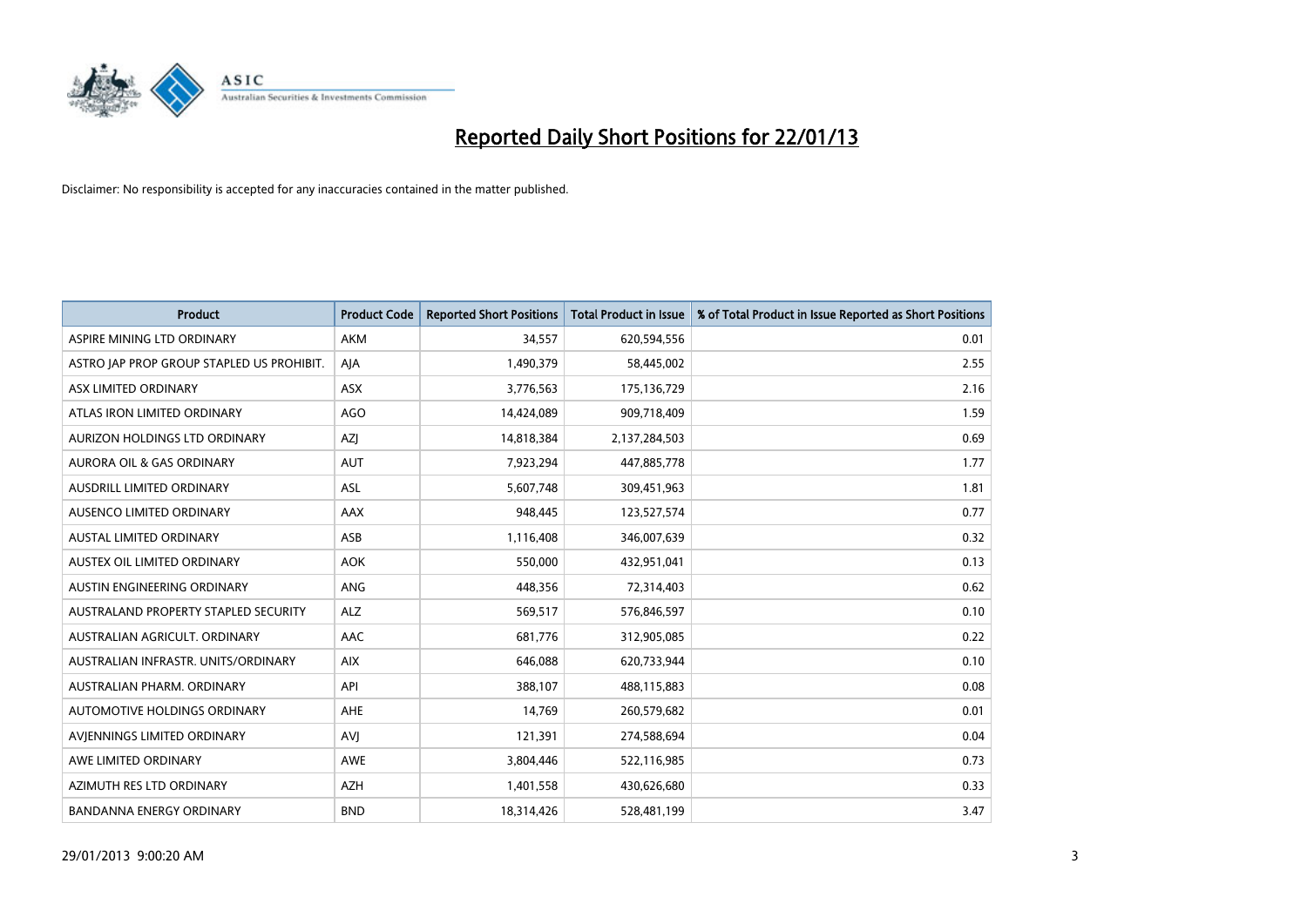

| <b>Product</b>                                | <b>Product Code</b> | <b>Reported Short Positions</b> | <b>Total Product in Issue</b> | % of Total Product in Issue Reported as Short Positions |
|-----------------------------------------------|---------------------|---------------------------------|-------------------------------|---------------------------------------------------------|
| BANK OF QUEENSLAND. ORDINARY                  | <b>BOO</b>          | 6,089,798                       | 312,878,919                   | 1.95                                                    |
| <b>BASE RES LIMITED ORDINARY</b>              | <b>BSE</b>          | 452,770                         | 560,440,029                   | 0.08                                                    |
| <b>BATHURST RESOURCES ORDINARY</b>            | <b>BTU</b>          | 43,323,853                      | 697,247,997                   | 6.21                                                    |
| <b>BC IRON LIMITED ORDINARY</b>               | <b>BCI</b>          | 326,961                         | 119,440,150                   | 0.27                                                    |
| BEACH ENERGY LIMITED ORDINARY                 | <b>BPT</b>          | 15,672,918                      | 1,263,677,572                 | 1.24                                                    |
| BEADELL RESOURCE LTD ORDINARY                 | <b>BDR</b>          | 11,410,387                      | 742,204,752                   | 1.54                                                    |
| BENDIGO AND ADELAIDE ORDINARY                 | <b>BEN</b>          | 8,843,489                       | 402,426,835                   | 2.20                                                    |
| BERKELEY RESOURCES ORDINARY                   | <b>BKY</b>          | 179,932                         | 179,393,273                   | 0.10                                                    |
| <b>BHP BILLITON LIMITED ORDINARY</b>          | <b>BHP</b>          | 9,407,597                       | 3,211,691,105                 | 0.29                                                    |
| <b>BILLABONG ORDINARY</b>                     | <b>BBG</b>          | 11,035,835                      | 478,944,292                   | 2.30                                                    |
| BLACKMORES LIMITED ORDINARY                   | <b>BKL</b>          | 2,418                           | 16,909,231                    | 0.01                                                    |
| <b>BLACKTHORN RESOURCES ORD US PROHIBITED</b> | <b>BTR</b>          | 274,270                         | 164,285,950                   | 0.17                                                    |
| BLUESCOPE STEEL LTD ORDINARY                  | <b>BSL</b>          | 544,801                         | 558,243,305                   | 0.10                                                    |
| <b>BOART LONGYEAR ORDINARY</b>                | <b>BLY</b>          | 6,891,977                       | 461,163,412                   | 1.49                                                    |
| BORAL LIMITED, ORDINARY                       | <b>BLD</b>          | 34,713,244                      | 766,235,816                   | 4.53                                                    |
| <b>BOUGAINVILLE COPPER ORDINARY</b>           | <b>BOC</b>          |                                 | 401,062,500                   | 0.00                                                    |
| <b>BRADKEN LIMITED ORDINARY</b>               | <b>BKN</b>          | 11,588,408                      | 169,240,662                   | 6.85                                                    |
| <b>BRAMBLES LIMITED ORDINARY</b>              | <b>BXB</b>          | 2,481,695                       | 1,556,595,256                 | 0.16                                                    |
| <b>BREVILLE GROUP LTD ORDINARY</b>            | <b>BRG</b>          | 356,565                         | 130,095,322                   | 0.27                                                    |
| BRICKWORKS LIMITED ORDINARY                   | <b>BKW</b>          | 74,167                          | 147,818,132                   | 0.05                                                    |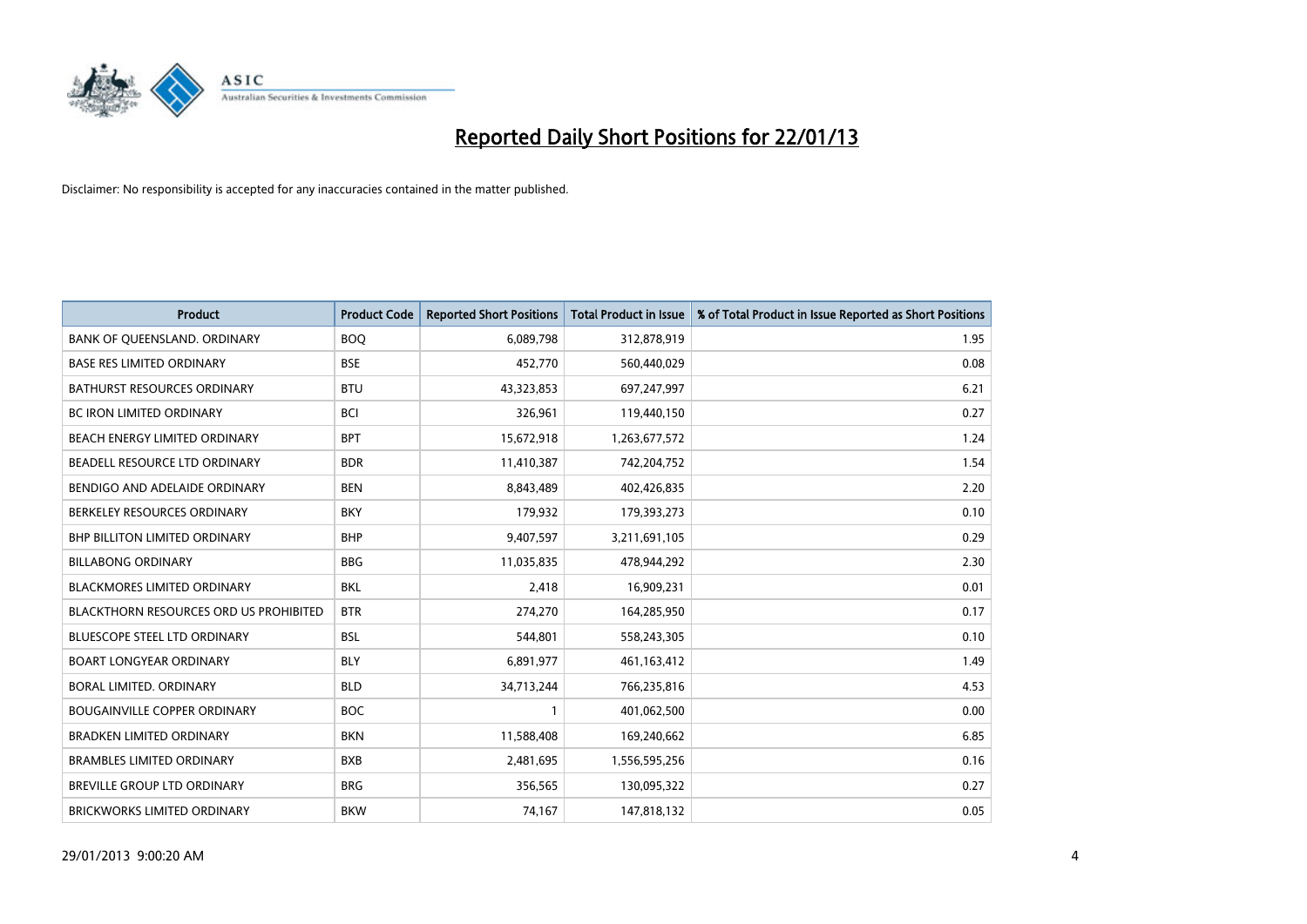

| <b>Product</b>                           | <b>Product Code</b> | <b>Reported Short Positions</b> | <b>Total Product in Issue</b> | % of Total Product in Issue Reported as Short Positions |
|------------------------------------------|---------------------|---------------------------------|-------------------------------|---------------------------------------------------------|
| <b>BROCKMAN MINING LTD ORDINARY</b>      | <b>BCK</b>          | 91,872                          | 7,414,338,229                 | 0.00                                                    |
| BT INVESTMENT MNGMNT ORDINARY            | <b>BTT</b>          | 29,302                          | 274,214,460                   | 0.01                                                    |
| <b>BUCCANEER ENERGY LTD ORDINARY</b>     | <b>BCC</b>          | 1,000,000                       | 1,519,445,371                 | 0.07                                                    |
| <b>BURU ENERGY ORDINARY</b>              | <b>BRU</b>          | 14,584,864                      | 273,769,554                   | 5.33                                                    |
| <b>BWP TRUST ORDINARY UNITS</b>          | <b>BWP</b>          | 3,553,544                       | 533,645,790                   | 0.67                                                    |
| CABCHARGE AUSTRALIA ORDINARY             | CAB                 | 6,410,175                       | 120,430,683                   | 5.32                                                    |
| <b>CALIBRE GROUP LTD ORDINARY</b>        | <b>CGH</b>          | 513,535                         | 307,378,401                   | 0.17                                                    |
| CALTEX AUSTRALIA ORDINARY                | <b>CTX</b>          | 4,482,049                       | 270,000,000                   | 1.66                                                    |
| CAPE LAMBERT RES LTD ORDINARY            | <b>CFE</b>          | 767,618                         | 689,108,792                   | 0.11                                                    |
| CARABELLA RES LTD ORDINARY               | <b>CLR</b>          | 53,326                          | 152,361,547                   | 0.03                                                    |
| <b>CARBON ENERGY ORDINARY</b>            | <b>CNX</b>          | 48,071                          | 779,807,322                   | 0.01                                                    |
| <b>CARDNO LIMITED ORDINARY</b>           | CDD                 | 5,816,024                       | 141,133,512                   | 4.12                                                    |
| CARNARVON PETROLEUM ORDINARY             | <b>CVN</b>          | 102,018                         | 937,257,700                   | 0.01                                                    |
| CARSALES.COM LTD ORDINARY                | <b>CRZ</b>          | 5,792,759                       | 235,768,495                   | 2.46                                                    |
| CASH CONVERTERS ORDINARY                 | CCV                 | 1,619                           | 423,861,025                   | 0.00                                                    |
| CEDAR WOODS PROP. ORDINARY               | <b>CWP</b>          | 6,002                           | 73,047,793                    | 0.01                                                    |
| CENTRO RETAIL AUST ORD/UNIT STAPLED SEC  | <b>CRF</b>          | 10,380,238                      | 1,427,391,696                 | 0.73                                                    |
| <b>CERAMIC FUEL CELLS ORDINARY</b>       | <b>CFU</b>          | 390                             | 1,559,231,320                 | 0.00                                                    |
| CFS RETAIL TRUST GRP STAPLED SECURITIES  | <b>CFX</b>          | 39,254,636                      | 2,828,495,659                 | 1.39                                                    |
| <b>CHALLENGER DIV.PRO. STAPLED UNITS</b> | <b>CDI</b>          | 94,767                          | 214,101,013                   | 0.04                                                    |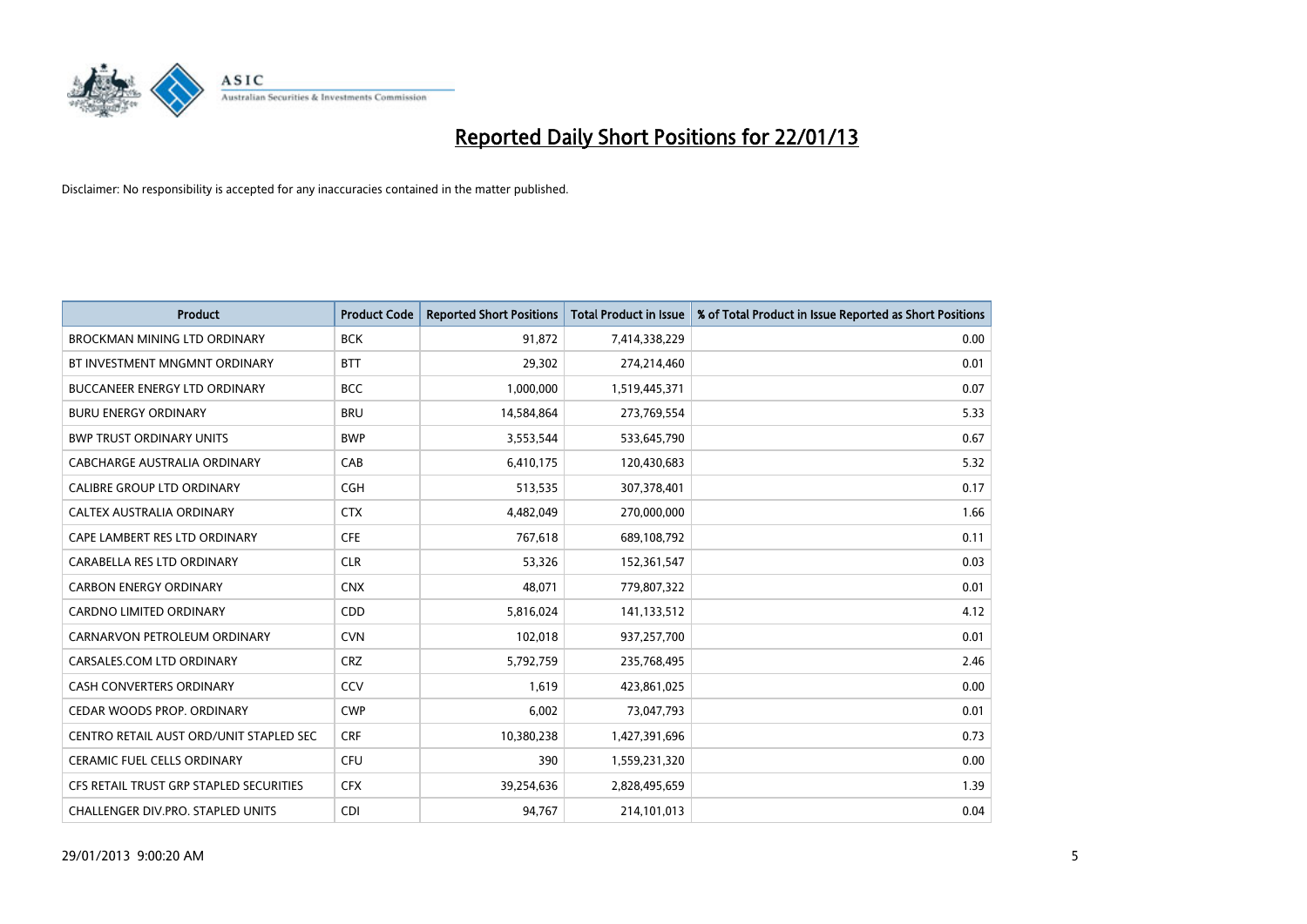

| <b>Product</b>                          | <b>Product Code</b> | <b>Reported Short Positions</b> | <b>Total Product in Issue</b> | % of Total Product in Issue Reported as Short Positions |
|-----------------------------------------|---------------------|---------------------------------|-------------------------------|---------------------------------------------------------|
| <b>CHALLENGER LIMITED ORDINARY</b>      | <b>CGF</b>          | 1,730,842                       | 539,090,985                   | 0.32                                                    |
| CHARTER HALL GROUP STAPLED US PROHIBIT. | <b>CHC</b>          | 350,293                         | 298,860,383                   | 0.12                                                    |
| <b>CHARTER HALL RETAIL UNITS</b>        | <b>COR</b>          | 511,686                         | 334,098,571                   | 0.15                                                    |
| <b>CHORUS LIMITED ORDINARY</b>          | <b>CNU</b>          | 521,191                         | 385,082,123                   | 0.14                                                    |
| CITIGOLD CORP LTD ORDINARY              | <b>CTO</b>          | 1,433,288                       | 1,352,907,765                 | 0.11                                                    |
| <b>CLOUGH LIMITED ORDINARY</b>          | <b>CLO</b>          | 14,092                          | 775,364,839                   | 0.00                                                    |
| <b>CNPR GRP UNITS/ORD STAPLED</b>       | <b>CNP</b>          | 2,537                           | 972,414,514                   | 0.00                                                    |
| COAL OF AFRICA LTD ORDINARY             | <b>CZA</b>          | 55,413                          | 800,951,034                   | 0.01                                                    |
| <b>COALSPUR MINES LTD ORDINARY</b>      | <b>CPL</b>          | 12,945,967                      | 633,521,235                   | 2.04                                                    |
| COCA-COLA AMATIL ORDINARY               | <b>CCL</b>          | 4,204,898                       | 762,133,414                   | 0.55                                                    |
| COCHLEAR LIMITED ORDINARY               | <b>COH</b>          | 4,842,289                       | 57,026,689                    | 8.49                                                    |
| COCKATOO COAL ORDINARY                  | <b>COK</b>          | 14,368,646                      | 1,016,746,908                 | 1.41                                                    |
| <b>CODAN LIMITED ORDINARY</b>           | <b>CDA</b>          | 50,000                          | 176,862,573                   | 0.03                                                    |
| <b>COFFEY INTERNATIONAL ORDINARY</b>    | <b>COF</b>          | 647                             | 255,833,165                   | 0.00                                                    |
| <b>COLLINS FOODS LTD ORDINARY</b>       | <b>CKF</b>          | 472,364                         | 93,000,003                    | 0.51                                                    |
| COMMONWEALTH BANK, ORDINARY             | <b>CBA</b>          | 13,025,885                      | 1,609,180,841                 | 0.81                                                    |
| <b>COMMONWEALTH PROP ORDINARY UNITS</b> | <b>CPA</b>          | 16,406,685                      | 2,347,003,413                 | 0.70                                                    |
| <b>COMPASS RESOURCES ORDINARY</b>       | <b>CMR</b>          | 7,472                           | 1,403,744,100                 | 0.00                                                    |
| <b>COMPUTERSHARE LTD ORDINARY</b>       | <b>CPU</b>          | 14,944,308                      | 555,664,059                   | 2.69                                                    |
| CONTINENTAL COAL LTD ORDINARY           | CCC                 | 983                             | 473,061,772                   | 0.00                                                    |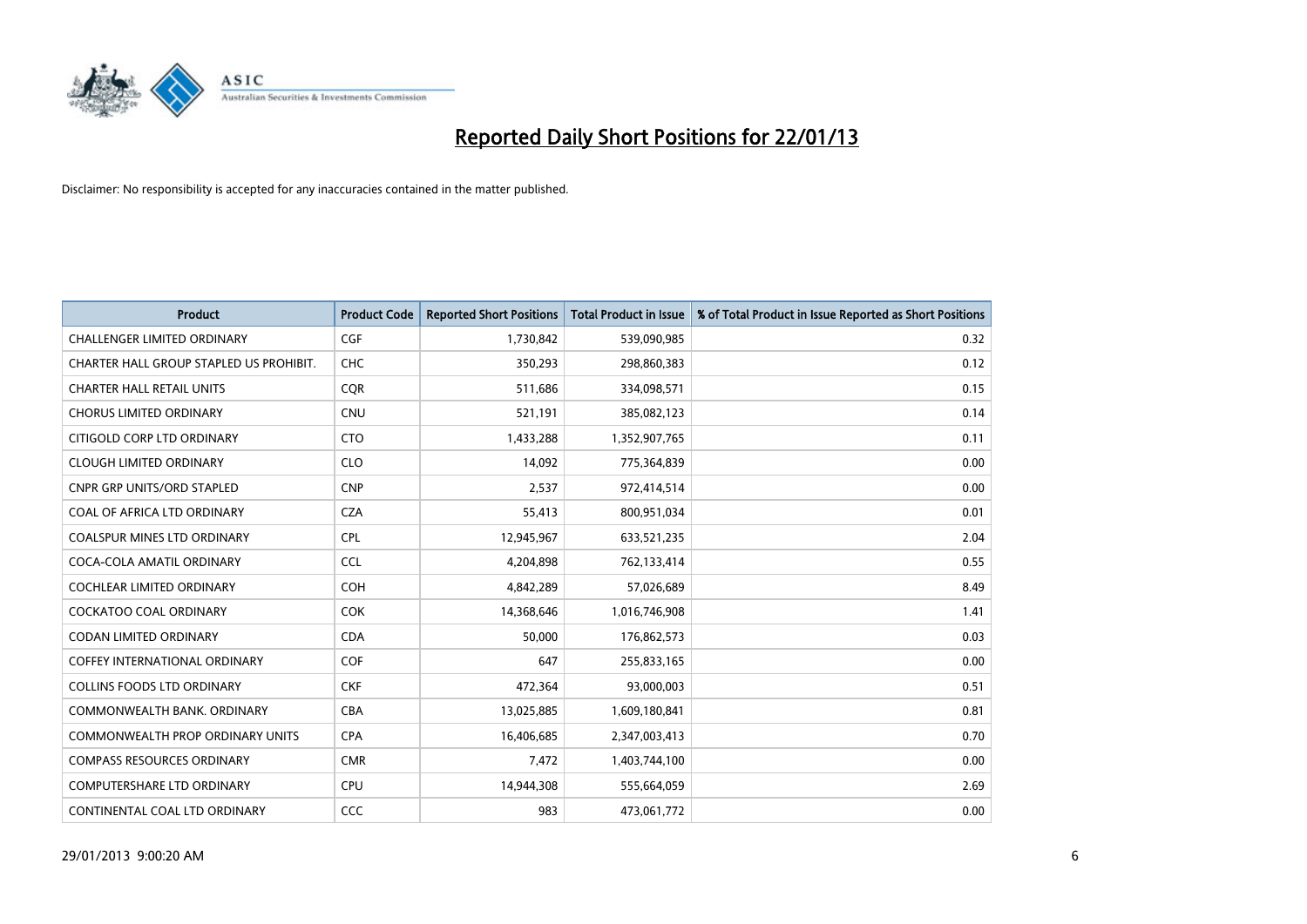

| <b>Product</b>                          | <b>Product Code</b> | <b>Reported Short Positions</b> | <b>Total Product in Issue</b> | % of Total Product in Issue Reported as Short Positions |
|-----------------------------------------|---------------------|---------------------------------|-------------------------------|---------------------------------------------------------|
| <b>COOPER ENERGY LTD ORDINARY</b>       | COE                 | 204,917                         | 329,034,654                   | 0.06                                                    |
| <b>CORP TRAVEL LIMITED ORDINARY</b>     | <b>CTD</b>          | 134,863                         | 74,971,020                    | 0.18                                                    |
| <b>CREDIT CORP GROUP ORDINARY</b>       | <b>CCP</b>          | 44,113                          | 45,932,899                    | 0.10                                                    |
| <b>CROMWELL PROP STAPLED SECURITIES</b> | <b>CMW</b>          | 214,284                         | 1,407,704,638                 | 0.02                                                    |
| <b>CROWN LIMITED ORDINARY</b>           | <b>CWN</b>          | 6,381,430                       | 728,394,185                   | 0.88                                                    |
| <b>CSG LIMITED ORDINARY</b>             | CSV                 | 781,686                         | 278,394,845                   | 0.28                                                    |
| <b>CSL LIMITED ORDINARY</b>             | <b>CSL</b>          | 2,850,775                       | 498,197,568                   | 0.57                                                    |
| <b>CSR LIMITED ORDINARY</b>             | <b>CSR</b>          | 43,369,191                      | 506,000,315                   | 8.57                                                    |
| <b>CUDECO LIMITED ORDINARY</b>          | CDU                 | 5,159,350                       | 188,943,961                   | 2.73                                                    |
| DART ENERGY LTD ORDINARY                | <b>DTE</b>          | 15,684,595                      | 878,168,388                   | 1.79                                                    |
| DATA#3 LIMITED ORDINARY                 | <b>DTL</b>          | 1,675                           | 153,974,950                   | 0.00                                                    |
| DAVID JONES LIMITED ORDINARY            | <b>DJS</b>          | 48,720,960                      | 531,788,775                   | 9.16                                                    |
| <b>DECMIL GROUP LIMITED ORDINARY</b>    | <b>DCG</b>          | 751,950                         | 168,203,219                   | 0.45                                                    |
| DEXUS PROPERTY GROUP STAPLED UNITS      | <b>DXS</b>          | 11,920,524                      | 4,839,024,176                 | 0.25                                                    |
| DISCOVERY METALS LTD ORDINARY           | <b>DML</b>          | 2,083,106                       | 486,986,451                   | 0.43                                                    |
| DOMINO PIZZA ENTERPR ORDINARY           | <b>DMP</b>          | 77,433                          | 70,192,674                    | 0.11                                                    |
| DORAY MINERALS LTD ORDINARY             | <b>DRM</b>          | 251,888                         | 139,200,101                   | 0.18                                                    |
| DOWNER EDI LIMITED ORDINARY             | <b>DOW</b>          | 5,275,411                       | 429,100,296                   | 1.23                                                    |
| DRILLSEARCH ENERGY ORDINARY             | <b>DLS</b>          | 1,456,405                       | 427,353,371                   | 0.34                                                    |
| DUET GROUP STAPLED US PROHIBIT.         | <b>DUE</b>          | 4,913,996                       | 1,158,216,750                 | 0.42                                                    |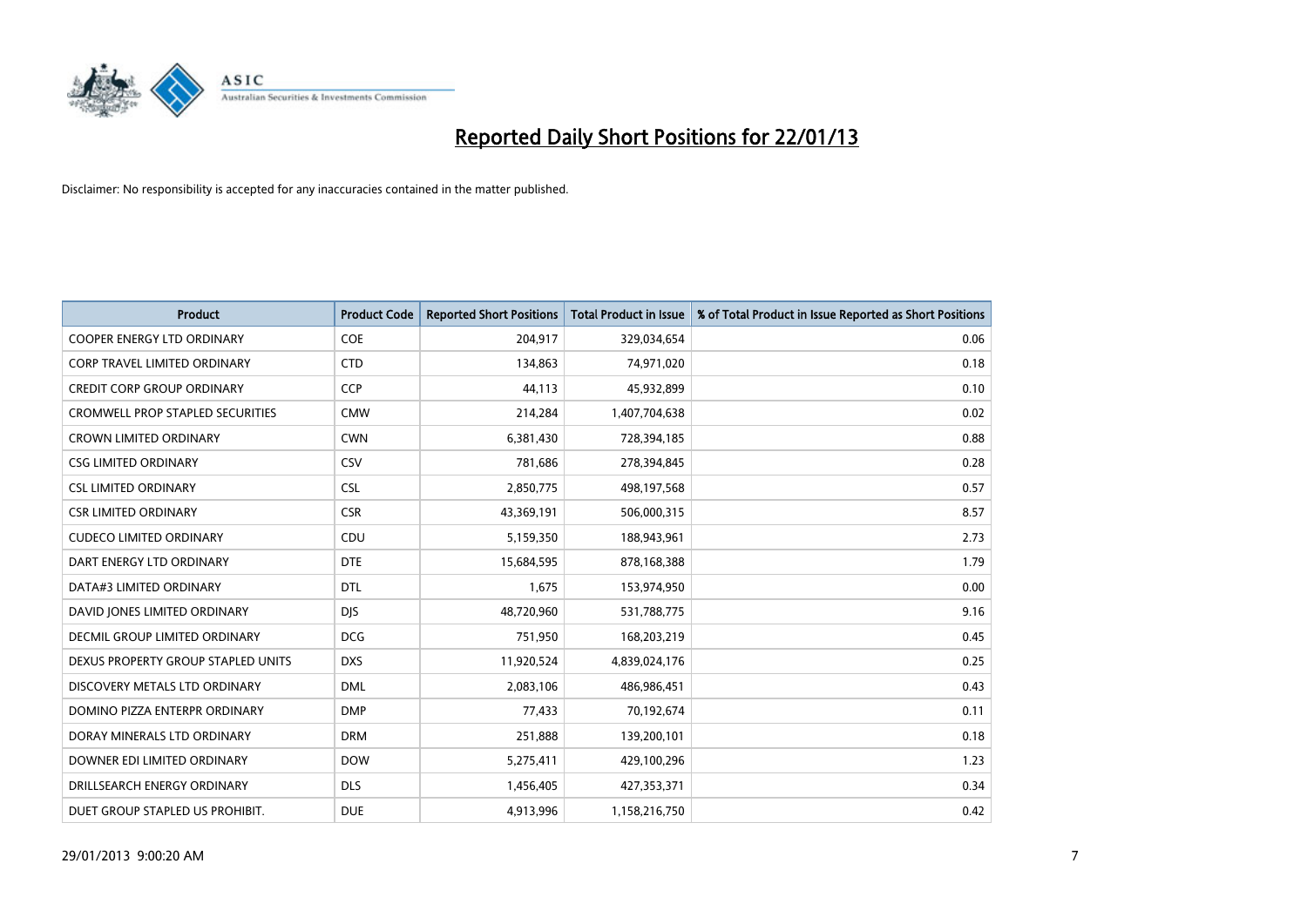

| <b>Product</b>                        | <b>Product Code</b> | <b>Reported Short Positions</b> | <b>Total Product in Issue</b> | % of Total Product in Issue Reported as Short Positions |
|---------------------------------------|---------------------|---------------------------------|-------------------------------|---------------------------------------------------------|
| DULUXGROUP LIMITED ORDINARY           | <b>DLX</b>          | 8,934,336                       | 374,507,181                   | 2.39                                                    |
| <b>DWS LTD ORDINARY</b>               | <b>DWS</b>          | 455,961                         | 132,362,763                   | 0.34                                                    |
| ECHO ENTERTAINMENT ORDINARY           | EGP                 | 10,234,815                      | 825,672,730                   | 1.24                                                    |
| ELDERS LIMITED ORDINARY               | <b>ELD</b>          | 19,362,001                      | 448,598,480                   | 4.32                                                    |
| ELEMENTAL MINERALS ORDINARY           | <b>ELM</b>          | 37.696                          | 288,587,228                   | 0.01                                                    |
| ELEMENTOS LIMITED ORDINARY            | <b>ELT</b>          | 16                              | 148,352,638                   | 0.00                                                    |
| <b>EMECO HOLDINGS ORDINARY</b>        | <b>EHL</b>          | 7,515,693                       | 599,675,707                   | 1.25                                                    |
| <b>ENDEAVOUR MIN CORP CDI 1:1</b>     | <b>EVR</b>          | 210,952                         | 128,051,824                   | 0.16                                                    |
| ENERGY RESOURCES ORDINARY 'A'         | <b>ERA</b>          | 6,152,348                       | 517,725,062                   | 1.19                                                    |
| <b>ENERGY WORLD CORPOR, ORDINARY</b>  | <b>EWC</b>          | 49,237,973                      | 1,734,166,672                 | 2.84                                                    |
| <b>ENVESTRA LIMITED ORDINARY</b>      | <b>ENV</b>          | 8,299,932                       | 1,603,333,497                 | 0.52                                                    |
| EQUATORIAL RES LTD ORDINARY           | EQX                 | 118,678                         | 117,235,353                   | 0.10                                                    |
| EVOLUTION MINING LTD ORDINARY         | <b>EVN</b>          | 3,404,457                       | 708,092,989                   | 0.48                                                    |
| FAIRFAX MEDIA LTD ORDINARY            | <b>FXI</b>          | 369,492,490                     | 2,351,955,725                 | 15.71                                                   |
| FAR LTD ORDINARY                      | <b>FAR</b>          | 21,000,000                      | 2,499,846,742                 | 0.84                                                    |
| FISHER & PAYKEL H. ORDINARY           | <b>FPH</b>          | 80,001                          | 542,612,236                   | 0.01                                                    |
| FKP PROPERTY GROUP STAPLED SECURITIES | <b>FKP</b>          | 6,308,664                       | 321,578,705                   | 1.96                                                    |
| FLEETWOOD CORP ORDINARY               | <b>FWD</b>          | 2,897,169                       | 60,033,258                    | 4.83                                                    |
| FLETCHER BUILDING ORDINARY            | <b>FBU</b>          | 5,225,194                       | 684,793,538                   | 0.76                                                    |
| <b>FLEXIGROUP LIMITED ORDINARY</b>    | <b>FXL</b>          | 437,431                         | 287,469,669                   | 0.15                                                    |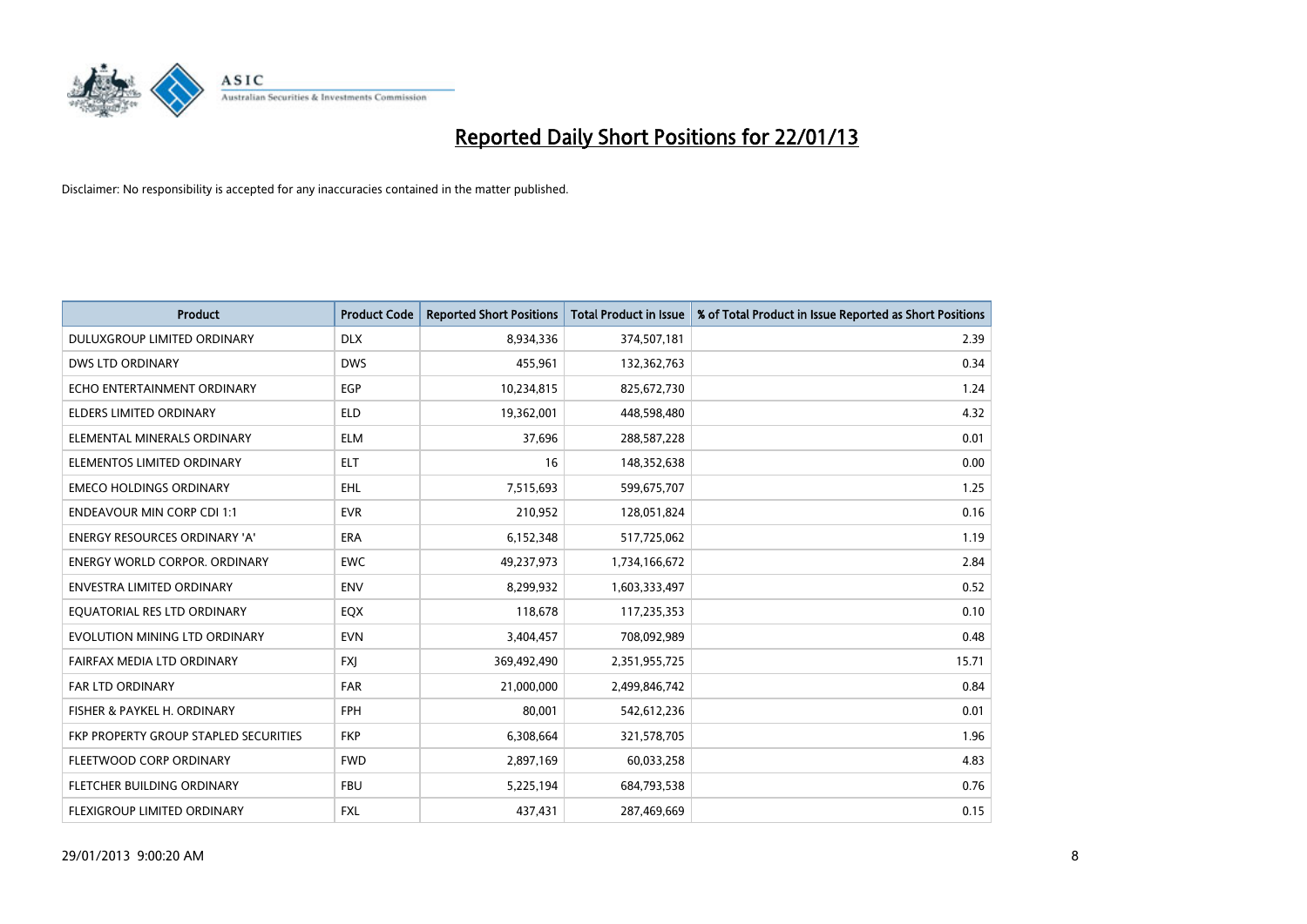

| <b>Product</b>                            | <b>Product Code</b> | <b>Reported Short Positions</b> | <b>Total Product in Issue</b> | % of Total Product in Issue Reported as Short Positions |
|-------------------------------------------|---------------------|---------------------------------|-------------------------------|---------------------------------------------------------|
| <b>FLIGHT CENTRE ORDINARY</b>             | <b>FLT</b>          | 12,779,228                      | 100,165,616                   | 12.76                                                   |
| FLINDERS MINES LTD ORDINARY               | <b>FMS</b>          | 2,041,194                       | 1,821,300,404                 | 0.11                                                    |
| <b>FOCUS MINERALS LTD ORDINARY</b>        | <b>FML</b>          | 1,799,812                       | 8,822,771,352                 | 0.02                                                    |
| FONTERRA SHARE FUND ORDINARY UNITS        | <b>FSF</b>          | 41,494                          | 95,592,485                    | 0.04                                                    |
| <b>FORGE GROUP LIMITED ORDINARY</b>       | FGE                 | 120,259                         | 86,169,014                    | 0.14                                                    |
| FORTESCUE METALS GRP ORDINARY             | <b>FMG</b>          | 180,909,495                     | 3,113,798,659                 | 5.81                                                    |
| <b>G.U.D. HOLDINGS ORDINARY</b>           | GUD                 | 1,727,008                       | 71,341,319                    | 2.42                                                    |
| <b>G8 EDUCATION LIMITED ORDINARY</b>      | <b>GEM</b>          | 660,496                         | 246,802,417                   | 0.27                                                    |
| <b>GALAXY RESOURCES ORDINARY</b>          | <b>GXY</b>          | 3,658,917                       | 560,357,421                   | 0.65                                                    |
| <b>GENETIC TECHNOLOGIES ORDINARY</b>      | <b>GTG</b>          | 638,100                         | 474,971,819                   | 0.13                                                    |
| <b>GEODYNAMICS LIMITED ORDINARY</b>       | GDY                 | 850                             | 406,452,608                   | 0.00                                                    |
| <b>GINDALBIE METALS LTD ORDINARY</b>      | <b>GBG</b>          | 32,237,314                      | 1,404,350,200                 | 2.30                                                    |
| <b>GOODMAN FIELDER, ORDINARY</b>          | GFF                 | 23,089,034                      | 1,955,559,207                 | 1.18                                                    |
| <b>GOODMAN GROUP STAPLED US PROHIBIT.</b> | <b>GMG</b>          | 1,120,153                       | 1,713,233,947                 | 0.07                                                    |
| <b>GPT GROUP STAPLED SEC.</b>             | <b>GPT</b>          | 6,489,826                       | 1,766,785,075                 | 0.37                                                    |
| <b>GRAINCORP LIMITED A CLASS ORDINARY</b> | <b>GNC</b>          | 1,269,509                       | 228,855,628                   | 0.55                                                    |
| <b>GRANGE RESOURCES, ORDINARY</b>         | <b>GRR</b>          | 1,644,687                       | 1,156,181,782                 | 0.14                                                    |
| <b>GREENLAND MIN EN LTD ORDINARY</b>      | GGG                 | 4,371,176                       | 567,937,409                   | 0.77                                                    |
| <b>GRYPHON MINERALS LTD ORDINARY</b>      | GRY                 | 17,088,681                      | 400,464,983                   | 4.27                                                    |
| <b>GUILDFORD COAL LTD ORDINARY</b>        | <b>GUF</b>          | 1,245,703                       | 521,046,899                   | 0.24                                                    |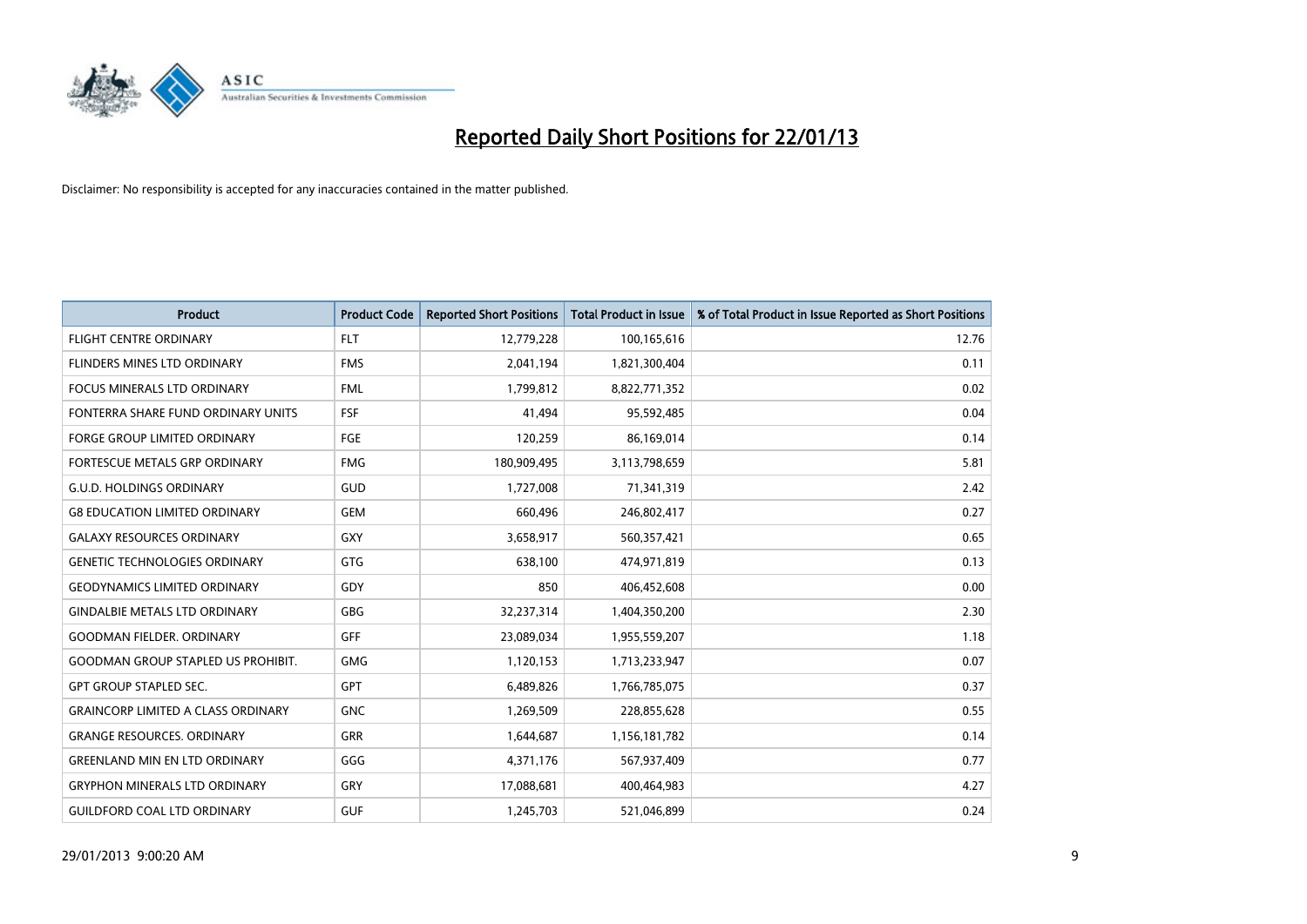

| <b>Product</b>                      | <b>Product Code</b> | <b>Reported Short Positions</b> | <b>Total Product in Issue</b> | % of Total Product in Issue Reported as Short Positions |
|-------------------------------------|---------------------|---------------------------------|-------------------------------|---------------------------------------------------------|
| <b>GUNNS LIMITED ORDINARY</b>       | <b>GNS</b>          | 51,644,541                      | 848,401,559                   | 6.09                                                    |
| <b>GWA GROUP LTD ORDINARY</b>       | <b>GWA</b>          | 6,570,790                       | 304,706,899                   | 2.16                                                    |
| <b>HARVEY NORMAN ORDINARY</b>       | <b>HVN</b>          | 118,574,125                     | 1,062,316,784                 | 11.16                                                   |
| HASTIE GROUP LIMITED ORDINARY       | <b>HST</b>          | 254,225                         | 137,353,504                   | 0.19                                                    |
| <b>HENDERSON GROUP CDI 1:1</b>      | <b>HGG</b>          | 1,337,559                       | 717,648,677                   | 0.19                                                    |
| HFA HOLDINGS LIMITED ORDINARY       | <b>HFA</b>          | 3,809                           | 117,332,831                   | 0.00                                                    |
| HILLGROVE RES LTD ORDINARY          | <b>HGO</b>          | 3,410,553                       | 1,022,760,221                 | 0.33                                                    |
| HILLS HOLDINGS LTD ORDINARY         | <b>HIL</b>          | 3,032,527                       | 246,500,444                   | 1.23                                                    |
| HORIZON OIL LIMITED ORDINARY        | <b>HZN</b>          | 32,908,720                      | 1,130,811,515                 | 2.91                                                    |
| <b>ICON ENERGY LIMITED ORDINARY</b> | <b>ICN</b>          | 163,277                         | 533,391,210                   | 0.03                                                    |
| <b>IINET LIMITED ORDINARY</b>       | <b>IIN</b>          | 102,415                         | 161,238,847                   | 0.06                                                    |
| <b>ILUKA RESOURCES ORDINARY</b>     | ILU                 | 67,636,305                      | 418,700,517                   | 16.15                                                   |
| <b>IMDEX LIMITED ORDINARY</b>       | <b>IMD</b>          | 1,610,694                       | 210,473,188                   | 0.77                                                    |
| <b>INCITEC PIVOT ORDINARY</b>       | IPL                 | 3,733,026                       | 1,628,730,107                 | 0.23                                                    |
| <b>INDEPENDENCE GROUP ORDINARY</b>  | <b>IGO</b>          | 3,916,637                       | 232,882,535                   | 1.68                                                    |
| INDOPHIL RESOURCES ORDINARY         | <b>IRN</b>          | 1,587,642                       | 1,203,146,194                 | 0.13                                                    |
| INFIGEN ENERGY STAPLED SECURITIES   | <b>IFN</b>          | 3,337,976                       | 762,265,972                   | 0.44                                                    |
| INSURANCE AUSTRALIA ORDINARY        | IAG                 | 4,713,220                       | 2,079,034,021                 | 0.23                                                    |
| <b>INTEGRATED RESEARCH ORDINARY</b> | IRI                 | 146,288                         | 168,359,453                   | 0.09                                                    |
| <b>INTREPID MINES ORDINARY</b>      | <b>IAU</b>          | 10,220,155                      | 555,419,975                   | 1.84                                                    |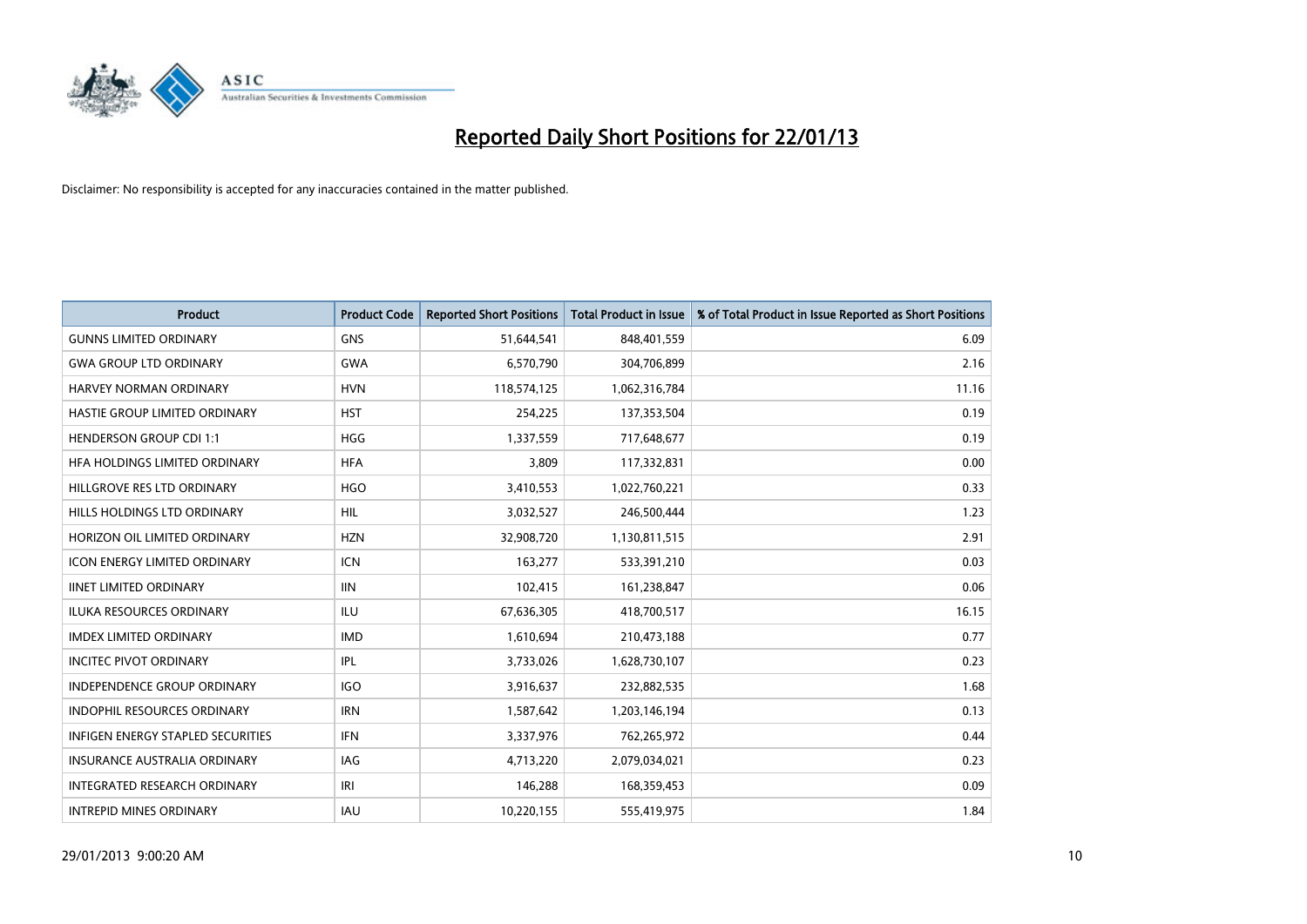

| <b>Product</b>                                | <b>Product Code</b> | <b>Reported Short Positions</b> | <b>Total Product in Issue</b> | % of Total Product in Issue Reported as Short Positions |
|-----------------------------------------------|---------------------|---------------------------------|-------------------------------|---------------------------------------------------------|
| <b>INVESTA OFFICE FUND STAPLED SECURITIES</b> | <b>IOF</b>          | 3,984,807                       | 614,047,458                   | 0.65                                                    |
| <b>INVOCARE LIMITED ORDINARY</b>              | <b>IVC</b>          | 3,037,930                       | 110,030,298                   | 2.76                                                    |
| <b>ION LIMITED ORDINARY</b>                   | <b>ION</b>          | 164,453                         | 256,365,105                   | 0.06                                                    |
| <b>IOOF HOLDINGS LTD ORDINARY</b>             | <b>IFL</b>          | 1,349,823                       | 232,091,225                   | 0.58                                                    |
| <b>IRESS LIMITED ORDINARY</b>                 | <b>IRE</b>          | 1,716,482                       | 128,620,231                   | 1.33                                                    |
| <b>IRON ORE HOLDINGS ORDINARY</b>             | <b>IOH</b>          | 39,352                          | 161,174,005                   | 0.02                                                    |
| ISHARES S&P ASIA 50 CDI 1:1                   | <b>IAA</b>          | 5,213                           | 1,700,000                     | 0.31                                                    |
| <b>IVANHOE AUSTRALIA ORDINARY</b>             | <b>IVA</b>          | 3,119,332                       | 714,483,151                   | 0.44                                                    |
| JAMES HARDIE INDUST CHESS DEPOSITARY INT      | <b>IHX</b>          | 8,956,743                       | 440,917,727                   | 2.03                                                    |
| <b>IB HI-FI LIMITED ORDINARY</b>              | <b>IBH</b>          | 18,305,250                      | 98,850,643                    | 18.52                                                   |
| <b>JUMBO INTERACTIVE ORDINARY</b>             | <b>JIN</b>          | 2,000                           | 43,102,560                    | 0.00                                                    |
| <b>JUPITER MINES ORDINARY</b>                 | <b>IMS</b>          | 1,672                           | 2,281,835,383                 | 0.00                                                    |
| <b>KAGARA LTD ORDINARY</b>                    | KZL                 | 3,059,593                       | 798,953,117                   | 0.38                                                    |
| KANGAROO RES LTD ORDINARY                     | <b>KRL</b>          | 191,687                         | 3,434,430,012                 | 0.01                                                    |
| KAROON GAS AUSTRALIA ORDINARY                 | <b>KAR</b>          | 264,098                         | 221,420,769                   | 0.12                                                    |
| KATHMANDU HOLD LTD ORDINARY                   | <b>KMD</b>          | 590,010                         | 200,215,894                   | 0.29                                                    |
| <b>KBL MINING LIMITED ORDINARY</b>            | <b>KBL</b>          | 1,820                           | 293,535,629                   | 0.00                                                    |
| KENTOR GOLD LIMITED ORDINARY                  | KGL                 | 275                             | 140,040,563                   | 0.00                                                    |
| KINGSGATE CONSOLID. ORDINARY                  | <b>KCN</b>          | 9,469,313                       | 151,828,173                   | 6.24                                                    |
| KINGSROSE MINING LTD ORDINARY                 | <b>KRM</b>          | 160,742                         | 291,261,517                   | 0.06                                                    |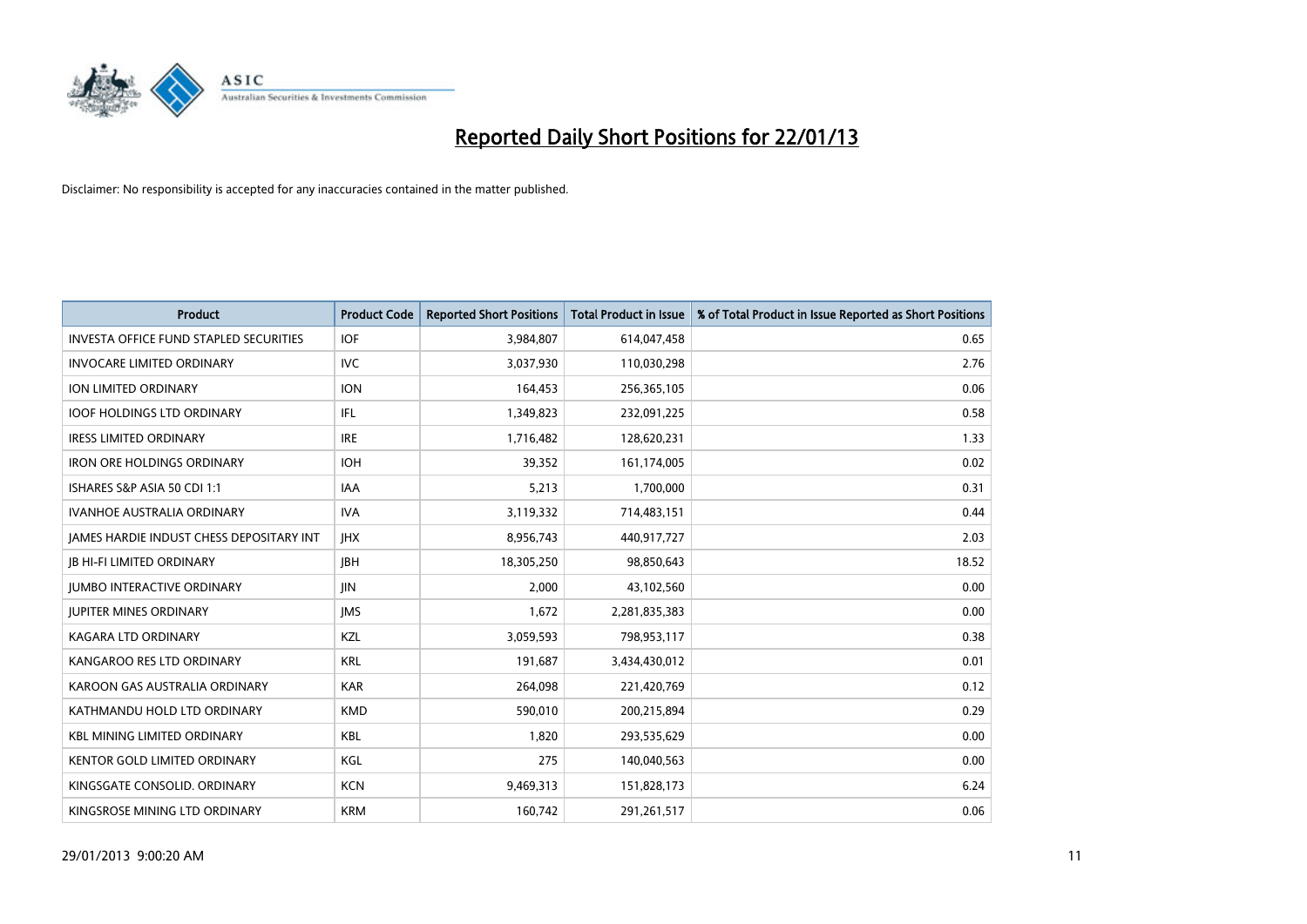

| <b>Product</b>                        | <b>Product Code</b> | <b>Reported Short Positions</b> | <b>Total Product in Issue</b> | % of Total Product in Issue Reported as Short Positions |
|---------------------------------------|---------------------|---------------------------------|-------------------------------|---------------------------------------------------------|
| LEIGHTON HOLDINGS ORDINARY            | LEI                 | 7,636,105                       | 337,164,188                   | 2.26                                                    |
| LEND LEASE GROUP UNIT/ORD STAPLED     | LLC                 | 5,245,818                       | 574,351,883                   | 0.91                                                    |
| LINC ENERGY LTD ORDINARY              | <b>LNC</b>          | 14,806,446                      | 517,770,424                   | 2.86                                                    |
| LIQUEFIED NATURAL ORDINARY            | <b>LNG</b>          | 272,800                         | 267,699,015                   | 0.10                                                    |
| LUIRI GOLD LIMITED 1C US COMMON       | <b>LGM</b>          | 11,386                          | 197,431,905                   | 0.01                                                    |
| LYCOPODIUM LIMITED ORDINARY           | LYL                 | 611                             | 38,755,103                    | 0.00                                                    |
| LYNAS CORPORATION ORDINARY            | <b>LYC</b>          | 152,409,376                     | 1,960,801,292                 | 7.77                                                    |
| M2 TELECOMMUNICATION ORDINARY         | <b>MTU</b>          | 6,700,990                       | 157,996,251                   | 4.24                                                    |
| <b>MACA LIMITED ORDINARY</b>          | <b>MLD</b>          | 1,113,280                       | 150,000,000                   | 0.74                                                    |
| <b>MACMAHON HOLDINGS ORDINARY</b>     | <b>MAH</b>          | 20,116,803                      | 1,020,539,461                 | 1.97                                                    |
| MACO ATLAS ROADS GRP ORDINARY STAPLED | <b>MOA</b>          | 2,801,166                       | 478,531,436                   | 0.59                                                    |
| MACQUARIE GROUP LTD ORDINARY          | <b>MOG</b>          | 5,971,493                       | 339,178,329                   | 1.76                                                    |
| MAGELLAN FIN GRP LTD ORDINARY         | <b>MFG</b>          | 2,555                           | 152,558,341                   | 0.00                                                    |
| <b>MATRIX C &amp; E LTD ORDINARY</b>  | <b>MCE</b>          | 3,805,844                       | 94,555,428                    | 4.02                                                    |
| <b>MAVERICK DRILLING ORDINARY</b>     | <b>MAD</b>          | 11,269,020                      | 452,726,751                   | 2.49                                                    |
| MCMILLAN SHAKESPEARE ORDINARY         | <b>MMS</b>          | 628,337                         | 74,523,965                    | 0.84                                                    |
| MCPHERSON'S LTD ORDINARY              | <b>MCP</b>          | 820                             | 73,106,633                    | 0.00                                                    |
| MEDUSA MINING LTD ORDINARY            | <b>MML</b>          | 2,653,540                       | 188,903,911                   | 1.40                                                    |
| MELBOURNE IT LIMITED ORDINARY         | <b>MLB</b>          | 598,045                         | 82,451,363                    | 0.73                                                    |
| MEO AUSTRALIA LTD ORDINARY            | <b>MEO</b>          | 483,760                         | 627,264,587                   | 0.08                                                    |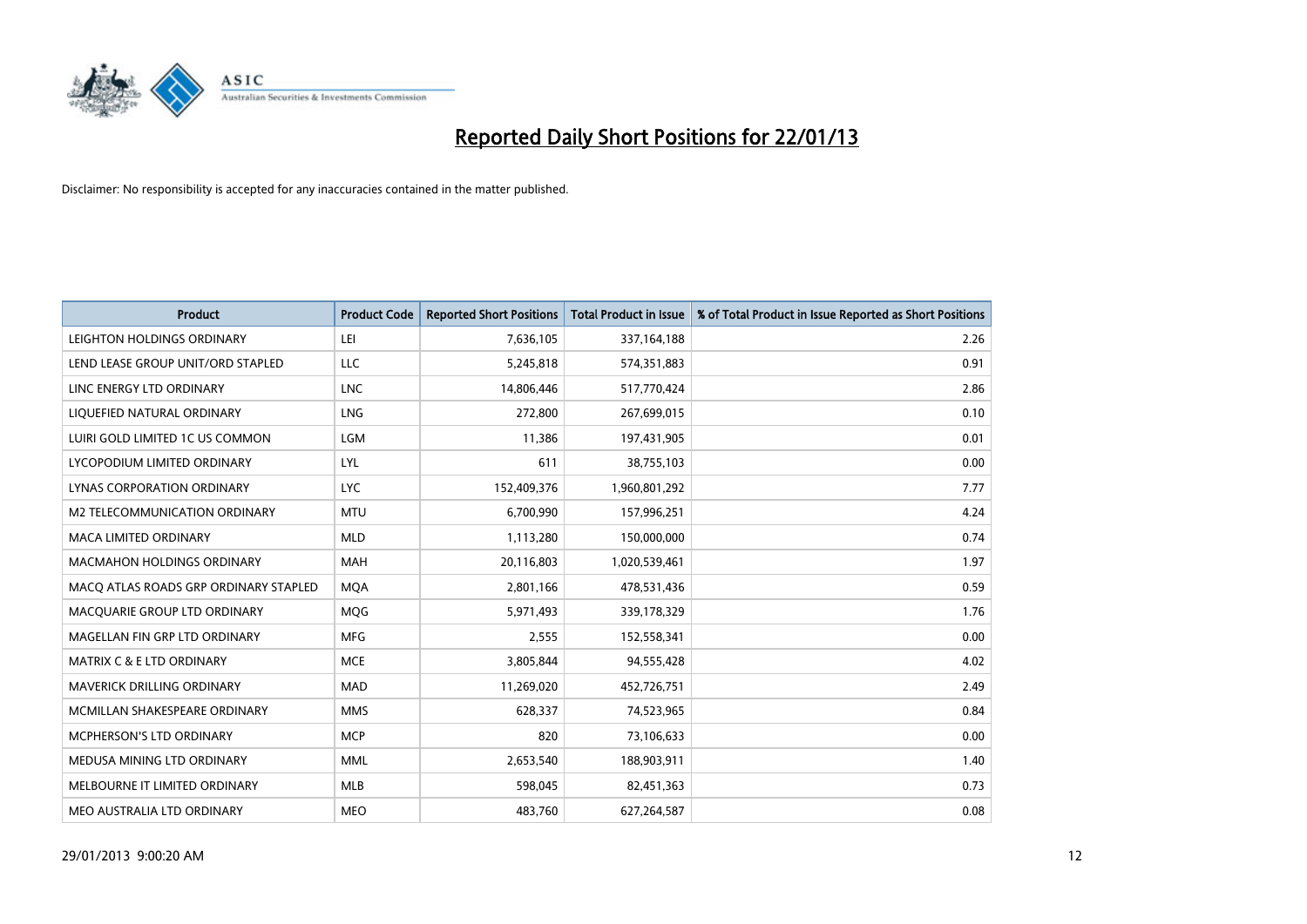

| <b>Product</b>                     | <b>Product Code</b> | <b>Reported Short Positions</b> | <b>Total Product in Issue</b> | % of Total Product in Issue Reported as Short Positions |
|------------------------------------|---------------------|---------------------------------|-------------------------------|---------------------------------------------------------|
| <b>MERMAID MARINE ORDINARY</b>     | <b>MRM</b>          | 756,589                         | 223,832,900                   | 0.34                                                    |
| MESOBLAST LIMITED ORDINARY         | <b>MSB</b>          | 16,032,376                      | 287,132,832                   | 5.58                                                    |
| METALS X LIMITED ORDINARY          | <b>MLX</b>          | 5,590,927                       | 1,651,766,110                 | 0.34                                                    |
| METCASH LIMITED ORDINARY           | <b>MTS</b>          | 102,026,616                     | 880,704,786                   | 11.58                                                   |
| METMINCO LIMITED ORDINARY          | <b>MNC</b>          | 63,870                          | 1,749,543,023                 | 0.00                                                    |
| MICLYN EXP OFFSHR ORDINARY         | <b>MIO</b>          | 172,021                         | 278,639,188                   | 0.06                                                    |
| <b>MILTON CORPORATION ORDINARY</b> | <b>MLT</b>          | 12,800                          | 121,625,655                   | 0.01                                                    |
| MINCOR RESOURCES NL ORDINARY       | <b>MCR</b>          | 2,266,251                       | 188,208,274                   | 1.20                                                    |
| MINERAL DEPOSITS ORDINARY          | <b>MDL</b>          | 406.671                         | 83,538,786                    | 0.49                                                    |
| MINERAL RESOURCES, ORDINARY        | <b>MIN</b>          | 3,942,828                       | 185,724,169                   | 2.12                                                    |
| MIRABELA NICKEL LTD ORDINARY       | <b>MBN</b>          | 6,435,951                       | 876,582,736                   | 0.73                                                    |
| MIRVAC GROUP STAPLED SECURITIES    | <b>MGR</b>          | 5,861,916                       | 3,425,587,451                 | 0.17                                                    |
| MOLOPO ENERGY LTD ORDINARY         | <b>MPO</b>          | 670,107                         | 246,121,586                   | 0.27                                                    |
| MONADELPHOUS GROUP ORDINARY        | <b>MND</b>          | 5,742,612                       | 90,663,543                    | 6.33                                                    |
| MORTGAGE CHOICE LTD ORDINARY       | <b>MOC</b>          | 2,475,992                       | 123,431,282                   | 2.01                                                    |
| MOUNT GIBSON IRON ORDINARY         | <b>MGX</b>          | 1,692,879                       | 1,090,584,232                 | 0.16                                                    |
| MULTIPLEX SITES SITES              | <b>MXUPA</b>        | 578                             | 4,500,000                     | 0.01                                                    |
| MURCHISON METALS LTD ORDINARY      | <b>MMX</b>          | 4,427,629                       | 450,497,346                   | 0.98                                                    |
| <b>MYER HOLDINGS LTD ORDINARY</b>  | <b>MYR</b>          | 66,024,823                      | 583,384,551                   | 11.32                                                   |
| MYSTATE LIMITED ORDINARY           | <b>MYS</b>          | 22,399                          | 87,117,374                    | 0.03                                                    |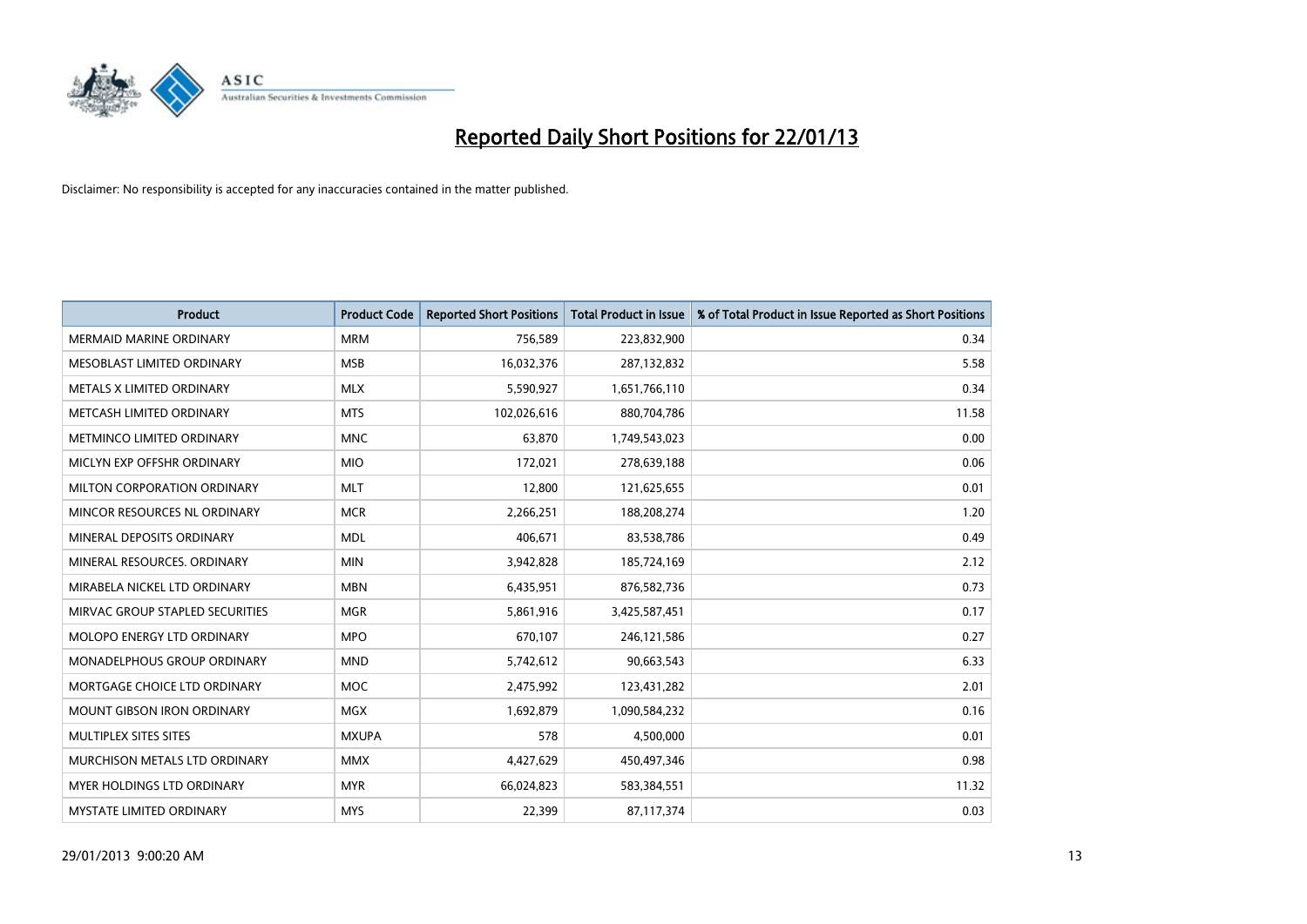

| <b>Product</b>                        | <b>Product Code</b> | <b>Reported Short Positions</b> | <b>Total Product in Issue</b> | % of Total Product in Issue Reported as Short Positions |
|---------------------------------------|---------------------|---------------------------------|-------------------------------|---------------------------------------------------------|
| NATIONAL AUST, BANK ORDINARY          | <b>NAB</b>          | 14,484,492                      | 2,342,207,090                 | 0.62                                                    |
| NAVITAS LIMITED ORDINARY              | <b>NVT</b>          | 8,785,175                       | 375,367,918                   | 2.34                                                    |
| NEON ENERGY LIMITED ORDINARY          | <b>NEN</b>          | 3,768,567                       | 549,844,091                   | 0.69                                                    |
| NEW HOPE CORPORATION ORDINARY         | <b>NHC</b>          | 2,933,690                       | 830,563,352                   | 0.35                                                    |
| NEWCREST MINING ORDINARY              | <b>NCM</b>          | 3,016,408                       | 765,906,839                   | 0.39                                                    |
| NEWS CORP A NON-VOTING CDI            | <b>NWSLV</b>        | 3,527,757                       | 1,531,708,716                 | 0.23                                                    |
| NEWS CORP B VOTING CDI                | <b>NWS</b>          | 1,112,247                       | 798,520,953                   | 0.14                                                    |
| NEWSAT LIMITED ORDINARY               | <b>NWT</b>          | 58,617                          | 233,052,157                   | 0.03                                                    |
| NEXTDC LIMITED ORDINARY               | <b>NXT</b>          | 3,396,155                       | 172,602,288                   | 1.97                                                    |
| NEXUS ENERGY LIMITED ORDINARY         | <b>NXS</b>          | 4,022,557                       | 1,329,821,159                 | 0.30                                                    |
| NIB HOLDINGS LIMITED ORDINARY         | <b>NHF</b>          | 1,175                           | 439,004,182                   | 0.00                                                    |
| NIDO PETROLEUM ORDINARY               | <b>NDO</b>          | 105,313                         | 1,684,732,219                 | 0.01                                                    |
| NOBLE MINERAL RES ORDINARY            | <b>NMG</b>          | 3,057,425                       | 666,397,952                   | 0.46                                                    |
| NORFOLK GROUP ORDINARY                | <b>NFK</b>          | 50                              | 158,890,730                   | 0.00                                                    |
| NORTHERN IRON LTD ORDINARY            | <b>NFE</b>          | 3,859,094                       | 484,405,314                   | 0.80                                                    |
| NORTHERN STAR ORDINARY                | <b>NST</b>          | 4,778,678                       | 424,277,027                   | 1.13                                                    |
| NRW HOLDINGS LIMITED ORDINARY         | <b>NWH</b>          | 2,445,696                       | 278,888,011                   | 0.88                                                    |
| NUFARM LIMITED ORDINARY               | <b>NUF</b>          | 5,962,388                       | 262,796,891                   | 2.27                                                    |
| OCEANAGOLD CORP. CHESS DEPOSITARY INT | <b>OGC</b>          | 879,369                         | 293,517,918                   | 0.30                                                    |
| OCEANIA CAPITAL LTD ORDINARY          | <b>OCP</b>          | 24                              | 35,307,209                    | 0.00                                                    |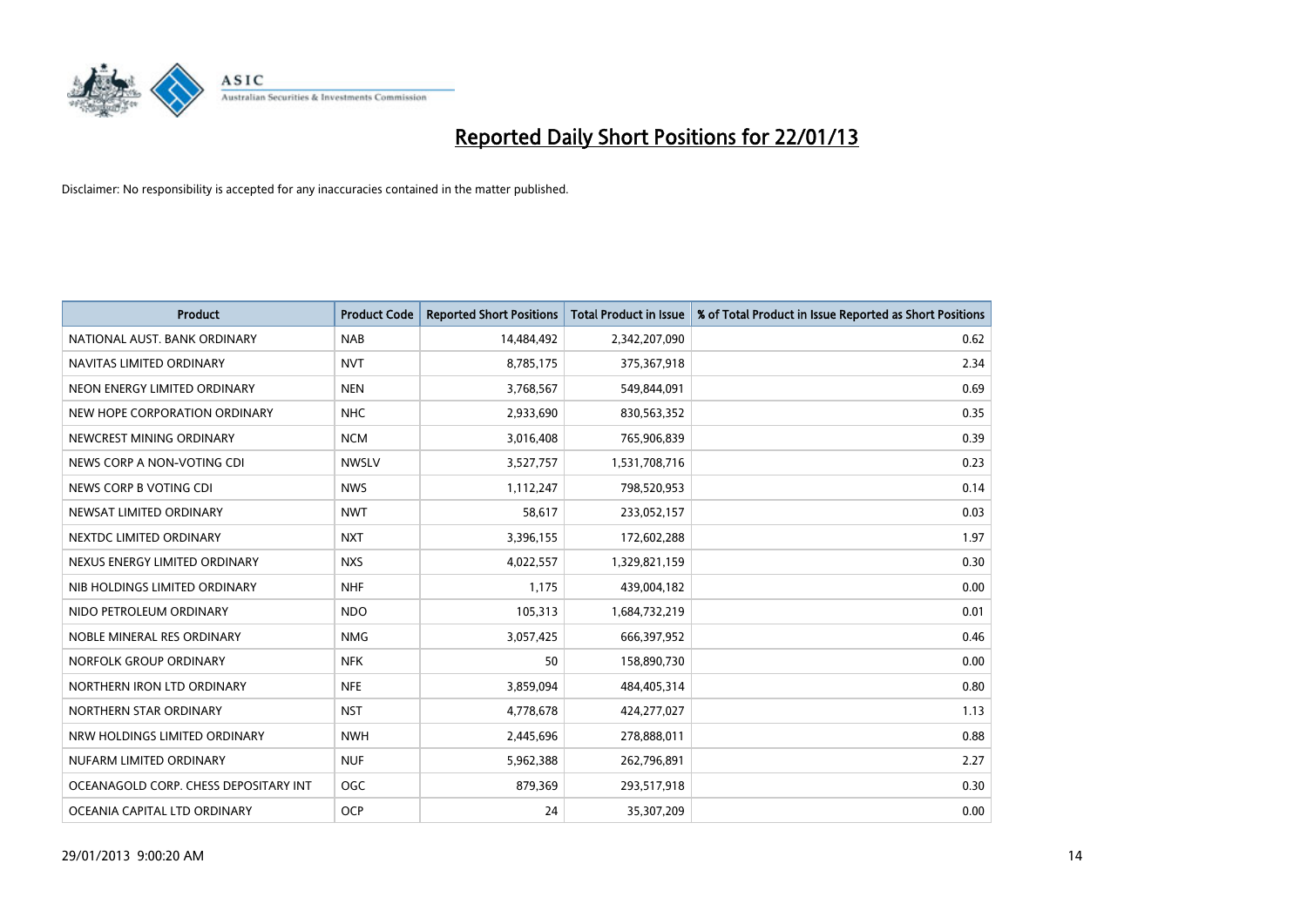

| <b>Product</b>                 | <b>Product Code</b> | <b>Reported Short Positions</b> | <b>Total Product in Issue</b> | % of Total Product in Issue Reported as Short Positions |
|--------------------------------|---------------------|---------------------------------|-------------------------------|---------------------------------------------------------|
| OIL SEARCH LTD ORDINARY        | OSH                 | 11,943,569                      | 1,334,756,742                 | 0.89                                                    |
| OM HOLDINGS LIMITED ORDINARY   | OMH                 | 3,958,957                       | 673,423,337                   | 0.59                                                    |
| ORICA LIMITED ORDINARY         | ORI                 | 3,403,979                       | 366,686,516                   | 0.93                                                    |
| ORIGIN ENERGY ORDINARY         | <b>ORG</b>          | 13,522,298                      | 1,094,029,776                 | 1.24                                                    |
| OROCOBRE LIMITED ORDINARY      | <b>ORE</b>          | 283,971                         | 117,745,140                   | 0.24                                                    |
| OROTONGROUP LIMITED ORDINARY   | ORL                 | 62,294                          | 40,880,902                    | 0.15                                                    |
| ORPHEUS ENERGY LTD ORDINARY    | <b>OEG</b>          | 67,200                          | 130,475,919                   | 0.05                                                    |
| OZ MINERALS ORDINARY           | OZL                 | 7,552,184                       | 303,470,022                   | 2.49                                                    |
| <b>PACIFIC BRANDS ORDINARY</b> | <b>PBG</b>          | 11,586,854                      | 912,915,695                   | 1.27                                                    |
| PALADIN ENERGY LTD ORDINARY    | <b>PDN</b>          | 102,886,016                     | 836,825,651                   | 12.29                                                   |
| PANAUST LIMITED ORDINARY       | <b>PNA</b>          | 636,842                         | 606,155,069                   | 0.11                                                    |
| PANORAMIC RESOURCES ORDINARY   | PAN                 | 1,036,356                       | 256,058,555                   | 0.40                                                    |
| PAPERLINX LIMITED ORDINARY     | <b>PPX</b>          | 68,517                          | 609,280,761                   | 0.01                                                    |
| PAPILLON RES LTD ORDINARY      | <b>PIR</b>          | 586,146                         | 268,269,982                   | 0.22                                                    |
| PATTIES FOODS LTD ORDINARY     | PFL                 | 199,024                         | 139,065,639                   | 0.14                                                    |
| PEET LIMITED ORDINARY          | <b>PPC</b>          | 3,323,320                       | 321,013,141                   | 1.04                                                    |
| PERILYA LIMITED ORDINARY       | PEM                 | 514                             | 769,316,426                   | 0.00                                                    |
| PERPETUAL LIMITED ORDINARY     | <b>PPT</b>          | 2,103,360                       | 41,980,678                    | 5.01                                                    |
| PERSEUS MINING LTD ORDINARY    | PRU                 | 19,897,150                      | 457,962,088                   | 4.34                                                    |
| PHARMAXIS LTD ORDINARY         | <b>PXS</b>          | 6,323,855                       | 308,543,389                   | 2.05                                                    |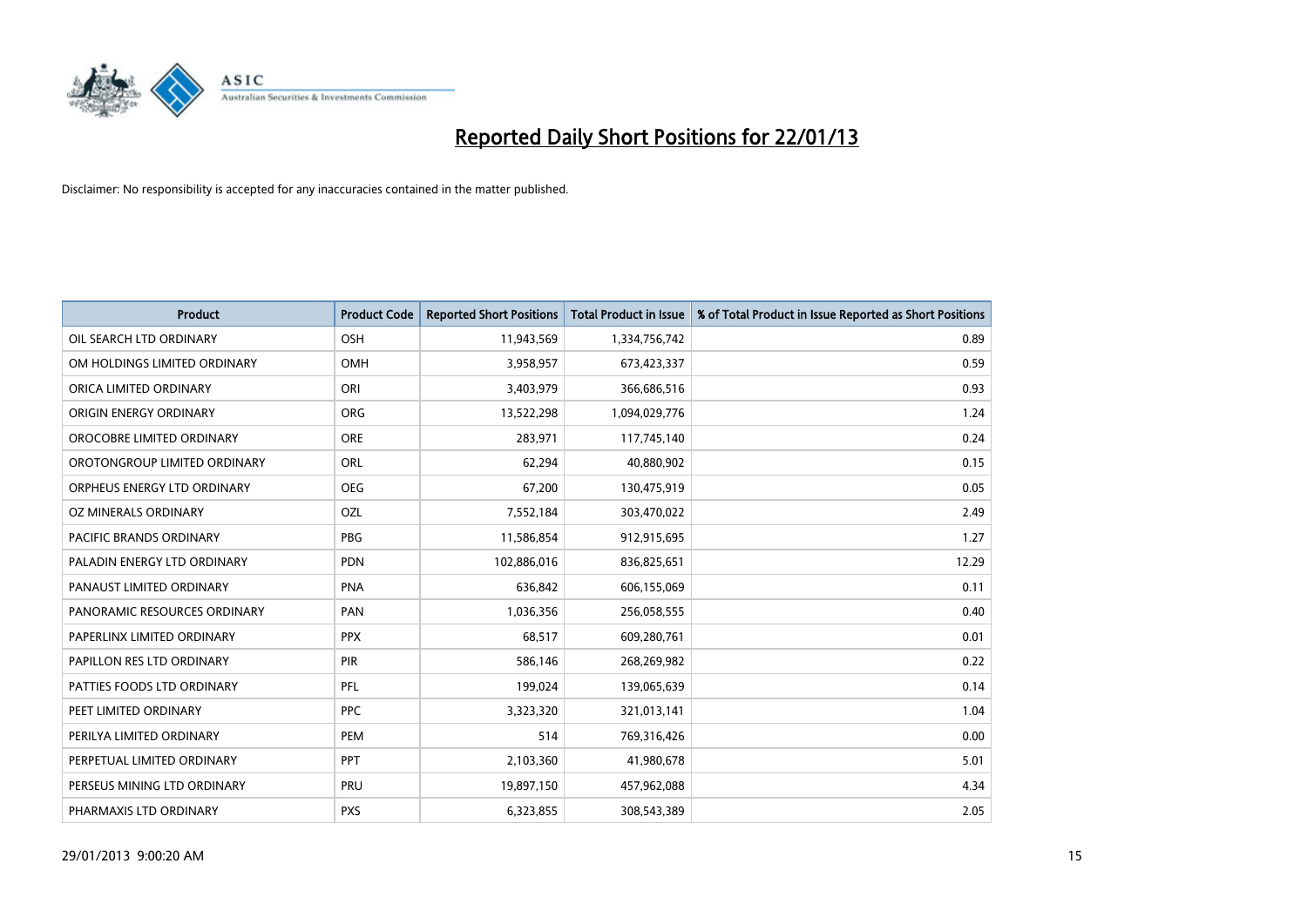

| <b>Product</b>                      | <b>Product Code</b> | <b>Reported Short Positions</b> | <b>Total Product in Issue</b> | % of Total Product in Issue Reported as Short Positions |
|-------------------------------------|---------------------|---------------------------------|-------------------------------|---------------------------------------------------------|
| PHOENIX GOLD LIMITED ORDINARY       | <b>PXG</b>          | 24,666                          | 240,297,255                   | 0.01                                                    |
| PLATINUM ASSET ORDINARY             | <b>PTM</b>          | 10,866,707                      | 561,347,878                   | 1.94                                                    |
| PLATINUM AUSTRALIA ORDINARY         | <b>PLA</b>          | 1,076,127                       | 504,968,043                   | 0.21                                                    |
| PMP LIMITED ORDINARY                | <b>PMP</b>          | 207,144                         | 323,781,124                   | 0.06                                                    |
| PRANA BIOTECHNOLOGY ORDINARY        | PBT                 | 37,000                          | 340,689,928                   | 0.01                                                    |
| PREMIER INVESTMENTS ORDINARY        | <b>PMV</b>          | 1,220,932                       | 155,260,478                   | 0.79                                                    |
| PRIMA BIOMED LTD ORDINARY           | <b>PRR</b>          | 6,288,810                       | 1,066,063,388                 | 0.59                                                    |
| PRIMARY HEALTH CARE ORDINARY        | PRY                 | 21,768,965                      | 502,983,554                   | 4.33                                                    |
| PROGRAMMED ORDINARY                 | <b>PRG</b>          | 347,656                         | 118,177,001                   | 0.29                                                    |
| <b>PSIVIDA CORP CDI 1:1</b>         | <b>PVA</b>          | 100,000                         | 8,941,306                     | 1.12                                                    |
| PURA VIDA ENERGY NL ORDINARY        | <b>PVD</b>          | 157,040                         | 59,919,584                    | 0.26                                                    |
| <b>QANTAS AIRWAYS ORDINARY</b>      | QAN                 | 20,843,250                      | 2,253,918,425                 | 0.92                                                    |
| <b>OBE INSURANCE GROUP ORDINARY</b> | <b>OBE</b>          | 57,493,879                      | 1,196,747,582                 | 4.80                                                    |
| ORXPHARMA LTD ORDINARY              | <b>QRX</b>          | 162,386                         | 144,644,706                   | 0.11                                                    |
| <b>QUBE HOLDINGS LTD ORDINARY</b>   | <b>QUB</b>          | 8,231,664                       | 926,489,845                   | 0.89                                                    |
| RAMELIUS RESOURCES ORDINARY         | <b>RMS</b>          | 4,583,362                       | 337,296,949                   | 1.36                                                    |
| RAMSAY HEALTH CARE ORDINARY         | <b>RHC</b>          | 2,871,713                       | 202,081,252                   | 1.42                                                    |
| <b>RCR TOMLINSON ORDINARY</b>       | <b>RCR</b>          | 250,374                         | 132,431,265                   | 0.19                                                    |
| <b>REA GROUP ORDINARY</b>           | <b>REA</b>          | 29,680                          | 131,714,699                   | 0.02                                                    |
| RECKON LIMITED ORDINARY             | <b>RKN</b>          | 451,000                         | 129,488,015                   | 0.35                                                    |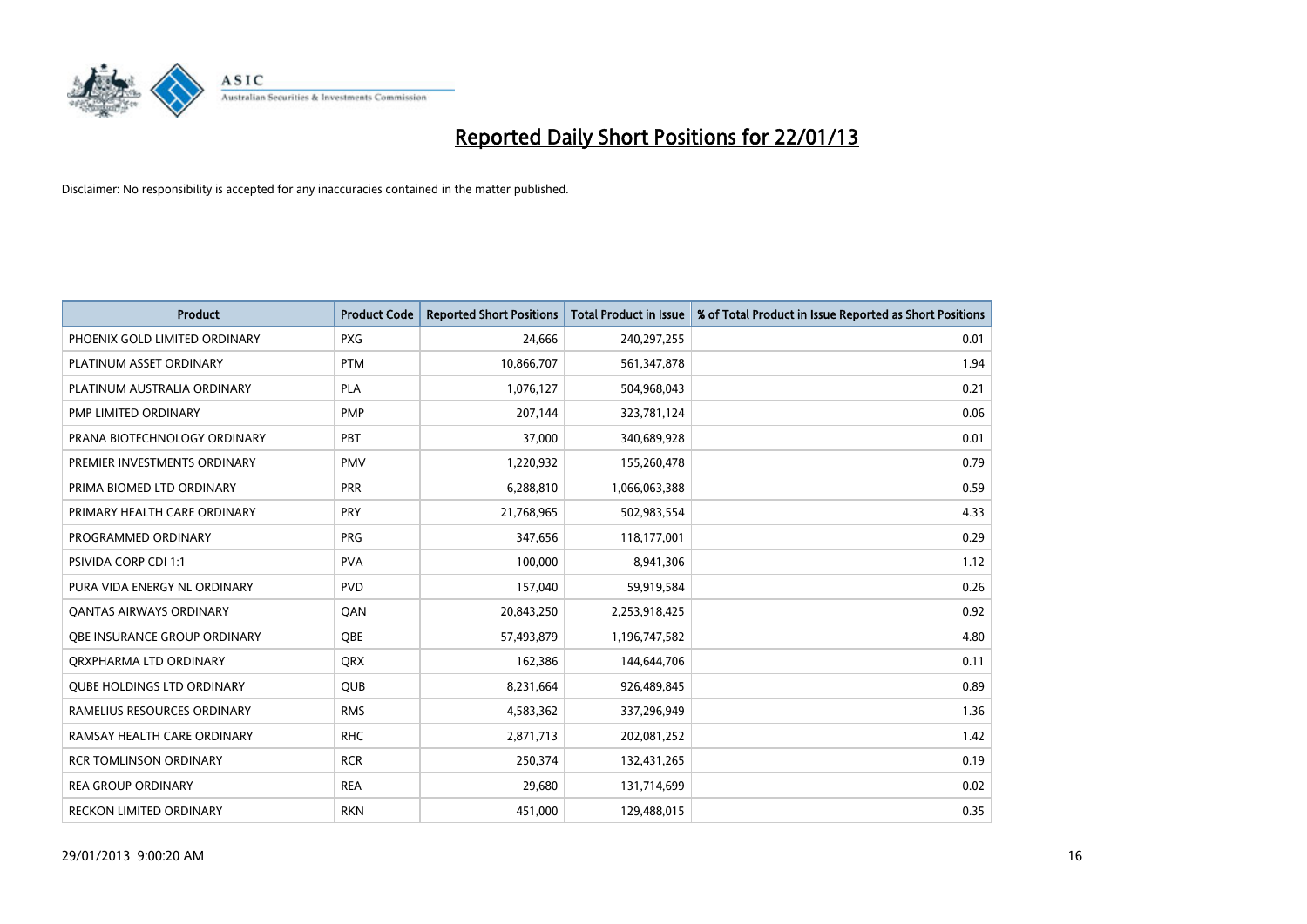

| <b>Product</b>                      | <b>Product Code</b> | <b>Reported Short Positions</b> | <b>Total Product in Issue</b> | % of Total Product in Issue Reported as Short Positions |
|-------------------------------------|---------------------|---------------------------------|-------------------------------|---------------------------------------------------------|
| <b>RED 5 LIMITED ORDINARY</b>       | <b>RED</b>          | 1,794,171                       | 135,488,008                   | 1.32                                                    |
| <b>RED FORK ENERGY ORDINARY</b>     | <b>RFE</b>          | 3,380,556                       | 384,951,719                   | 0.88                                                    |
| REDBANK ENERGY LTD ORDINARY         | AEJ                 | 13                              | 786,287                       | 0.00                                                    |
| REDFLEX HOLDINGS ORDINARY           | <b>RDF</b>          | 2,820                           | 110,762,310                   | 0.00                                                    |
| REECE AUSTRALIA LTD. ORDINARY       | <b>REH</b>          | 20,338                          | 99,600,000                    | 0.02                                                    |
| <b>REGIS RESOURCES ORDINARY</b>     | <b>RRL</b>          | 4,713,137                       | 473,975,396                   | 0.99                                                    |
| RESMED INC CDI 10:1                 | <b>RMD</b>          | 2,731,129                       | 1,556,242,300                 | 0.18                                                    |
| RESOLUTE MINING ORDINARY            | <b>RSG</b>          | 1,002,846                       | 643,094,224                   | 0.16                                                    |
| <b>RESOURCE GENERATION ORDINARY</b> | <b>RES</b>          | 173                             | 263,345,652                   | 0.00                                                    |
| RETAIL FOOD GROUP ORDINARY          | <b>RFG</b>          | 250,616                         | 130,087,856                   | 0.19                                                    |
| REVERSE CORP LIMITED ORDINARY       | <b>REF</b>          | 100                             | 92,382,175                    | 0.00                                                    |
| REX MINERALS LIMITED ORDINARY       | <b>RXM</b>          | 2,039,690                       | 188,907,284                   | 1.08                                                    |
| RHG LIMITED ORDINARY                | <b>RHG</b>          | 567,244                         | 308,483,177                   | 0.18                                                    |
| RIALTO ENERGY ORDINARY              | <b>RIA</b>          | 41                              | 672,259,992                   | 0.00                                                    |
| RIDLEY CORPORATION ORDINARY         | <b>RIC</b>          | 25,395                          | 307,817,071                   | 0.01                                                    |
| RIO TINTO LIMITED ORDINARY          | <b>RIO</b>          | 8,637,990                       | 435,758,720                   | 1.98                                                    |
| ROC OIL COMPANY ORDINARY            | <b>ROC</b>          | 1,033,776                       | 683,235,552                   | 0.15                                                    |
| RURALCO HOLDINGS ORDINARY           | <b>RHL</b>          | 12,000                          | 55,019,284                    | 0.02                                                    |
| SAI GLOBAL LIMITED ORDINARY         | SAI                 | 4,927,804                       | 206,944,724                   | 2.38                                                    |
| SALMAT LIMITED ORDINARY             | <b>SLM</b>          | 2,910                           | 159,812,799                   | 0.00                                                    |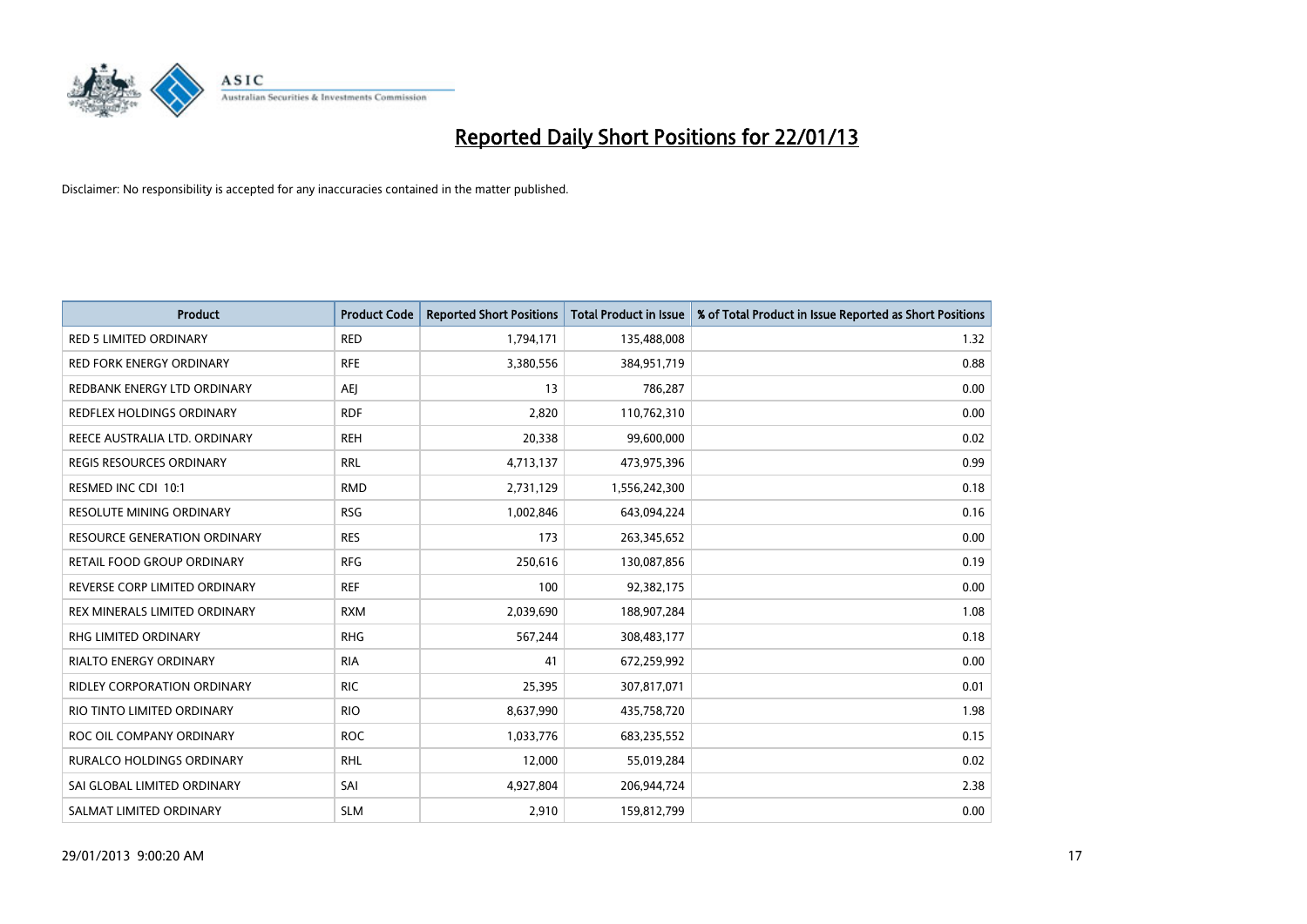

| <b>Product</b>                               | <b>Product Code</b> | <b>Reported Short Positions</b> | <b>Total Product in Issue</b> | % of Total Product in Issue Reported as Short Positions |
|----------------------------------------------|---------------------|---------------------------------|-------------------------------|---------------------------------------------------------|
| SAMSON OIL & GAS LTD ORDINARY                | SSN                 | 3,910,000                       | 1,865,384,154                 | 0.21                                                    |
| SANDFIRE RESOURCES ORDINARY                  | <b>SFR</b>          | 1,854,190                       | 153,524,301                   | 1.21                                                    |
| <b>SANTOS LTD ORDINARY</b>                   | <b>STO</b>          | 3,598,617                       | 958,886,788                   | 0.38                                                    |
| SARACEN MINERAL ORDINARY                     | <b>SAR</b>          | 7,305,437                       | 595,217,424                   | 1.23                                                    |
| <b>SCA PROPERTY GROUP STAPLED SECURITIES</b> | <b>SCP</b>          | 7,629,612                       | 585,455,114                   | 1.30                                                    |
| SEDGMAN LIMITED ORDINARY                     | <b>SDM</b>          | 249,732                         | 217,623,797                   | 0.11                                                    |
| SEEK LIMITED ORDINARY                        | <b>SEK</b>          | 12,648,755                      | 337,101,307                   | 3.75                                                    |
| SENEX ENERGY LIMITED ORDINARY                | <b>SXY</b>          | 2,579,874                       | 1,140,304,837                 | 0.23                                                    |
| SERVICE STREAM ORDINARY                      | <b>SSM</b>          | 5,018                           | 283,418,867                   | 0.00                                                    |
| SEVEN GROUP HOLDINGS ORDINARY                | <b>SVW</b>          | 4,162,947                       | 307,410,281                   | 1.35                                                    |
| SEVEN WEST MEDIA LTD ORDINARY                | <b>SWM</b>          | 18,262,499                      | 999,160,872                   | 1.83                                                    |
| SIGMA PHARMACEUTICAL ORDINARY                | <b>SIP</b>          | 5,995,407                       | 1,169,236,730                 | 0.51                                                    |
| SILEX SYSTEMS ORDINARY                       | <b>SLX</b>          | 1,169,143                       | 170,232,464                   | 0.69                                                    |
| SILVER CHEF LIMITED ORDINARY                 | SIV                 | 23,213                          | 27,222,919                    | 0.09                                                    |
| SILVER LAKE RESOURCE ORDINARY                | <b>SLR</b>          | 1,137,152                       | 379,048,750                   | 0.30                                                    |
| SIMS METAL MGMT LTD ORDINARY                 | <b>SGM</b>          | 7,477,949                       | 204,300,941                   | 3.66                                                    |
| SINGAPORE TELECOMM. CHESS DEPOSITARY INT     | <b>SGT</b>          | 5,291,181                       | 174,261,546                   | 3.04                                                    |
| SIRIUS RESOURCES NL ORDINARY                 | <b>SIR</b>          | 113,029                         | 223,434,586                   | 0.05                                                    |
| SIRTEX MEDICAL ORDINARY                      | <b>SRX</b>          | 264,529                         | 55,768,136                    | 0.47                                                    |
| SKILLED GROUP LTD ORDINARY                   | <b>SKE</b>          | 5,252,418                       | 233,487,276                   | 2.25                                                    |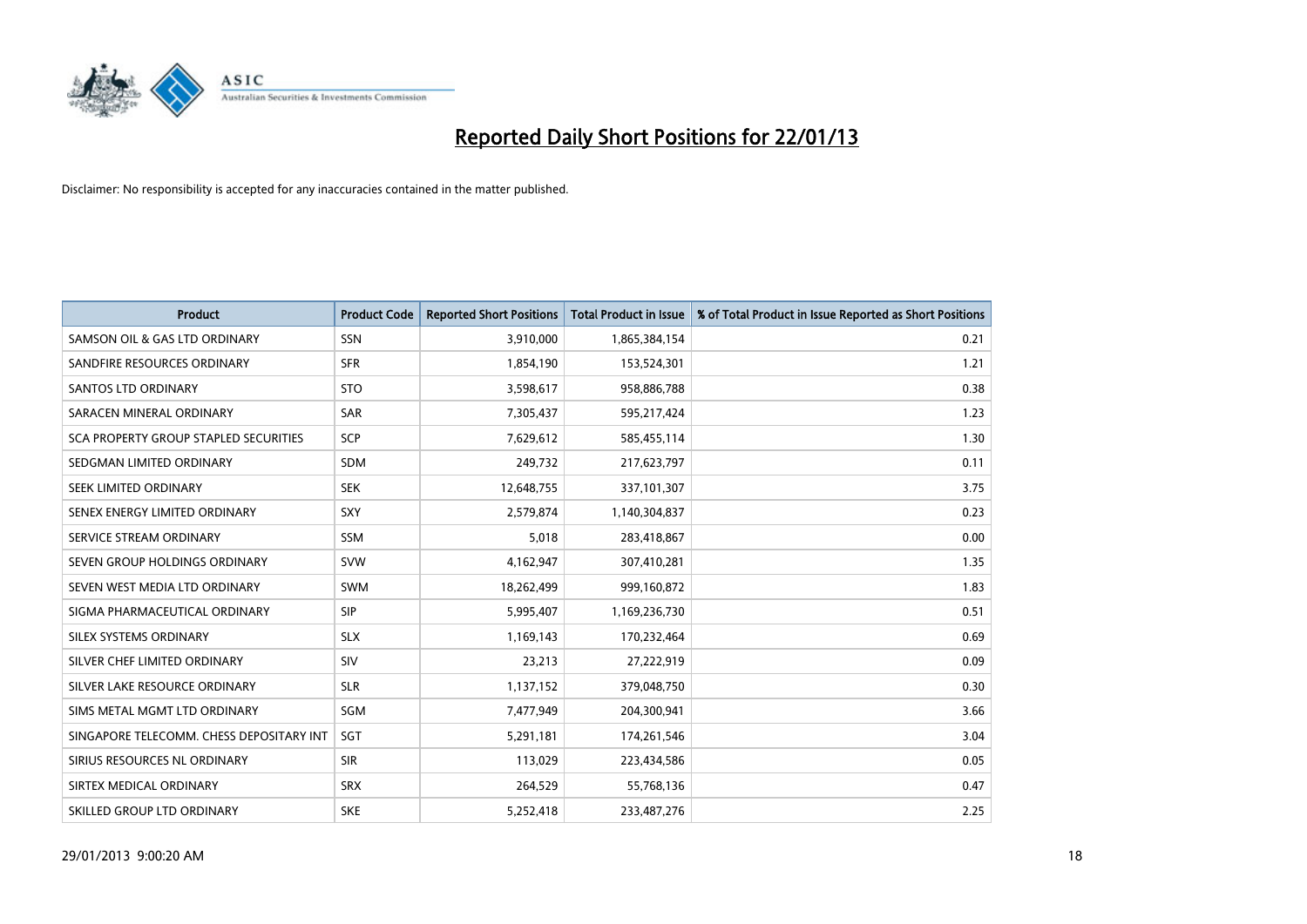

| <b>Product</b>                           | <b>Product Code</b> | <b>Reported Short Positions</b> | <b>Total Product in Issue</b> | % of Total Product in Issue Reported as Short Positions |
|------------------------------------------|---------------------|---------------------------------|-------------------------------|---------------------------------------------------------|
| <b>SKY NETWORK ORDINARY</b>              | <b>SKT</b>          | 59,999                          | 389,139,785                   | 0.02                                                    |
| SKYCITY ENT GRP LTD ORDINARY             | <b>SKC</b>          | 220,101                         | 576,958,340                   | 0.04                                                    |
| <b>SKYWEST AIRLINES LTD CDI 1:1</b>      | <b>SXR</b>          | 142,000                         | 213,040,000                   | 0.07                                                    |
| <b>SLATER &amp; GORDON ORDINARY</b>      | SGH                 | 45,112                          | 170,537,215                   | 0.03                                                    |
| SMS MANAGEMENT, ORDINARY                 | <b>SMX</b>          | 2,189,876                       | 69,378,477                    | 3.16                                                    |
| SONIC HEALTHCARE ORDINARY                | <b>SHL</b>          | 3,758,341                       | 396,025,681                   | 0.95                                                    |
| SOUL PATTINSON (W.H) ORDINARY            | SOL                 | 10,066                          | 239,395,320                   | 0.00                                                    |
| SOUTH BOULDER MINES ORDINARY             | <b>STB</b>          | 147,100                         | 127,952,826                   | 0.11                                                    |
| SP AUSNET STAPLED SECURITIES             | <b>SPN</b>          | 5,854,121                       | 3,367,543,113                 | 0.17                                                    |
| SPARK INFRASTRUCTURE STAPLED NOTE & UNIT | SKI                 | 37,460,791                      | 1,326,734,264                 | 2.82                                                    |
| SPDR 200 FUND ETF UNITS                  | <b>STW</b>          | 49,415                          | 47,451,346                    | 0.10                                                    |
| SPECIALTY FASHION ORDINARY               | <b>SFH</b>          | 1,567,304                       | 192,236,121                   | 0.82                                                    |
| ST BARBARA LIMITED ORDINARY              | <b>SBM</b>          | 4,828,768                       | 488,074,077                   | 0.99                                                    |
| STANMORE COAL LTD ORDINARY               | <b>SMR</b>          | 32,870                          | 207,827,090                   | 0.02                                                    |
| STARPHARMA HOLDINGS ORDINARY             | SPL                 | 6,817,233                       | 283,665,948                   | 2.40                                                    |
| STHN CROSS MEDIA ORDINARY                | SXL                 | 11,652,296                      | 704,858,524                   | 1.65                                                    |
| STOCKLAND UNITS/ORD STAPLED              | SGP                 | 23,512,887                      | 2,202,657,963                 | 1.07                                                    |
| STRAITS RES LTD. ORDINARY                | SRQ                 | 69,907                          | 1,164,150,159                 | 0.01                                                    |
| STW COMMUNICATIONS ORDINARY              | SGN                 | 8,207                           | 403,828,512                   | 0.00                                                    |
| SUNCORP GROUP LTD ORDINARY               | <b>SUN</b>          | 8,851,005                       | 1,286,600,980                 | 0.69                                                    |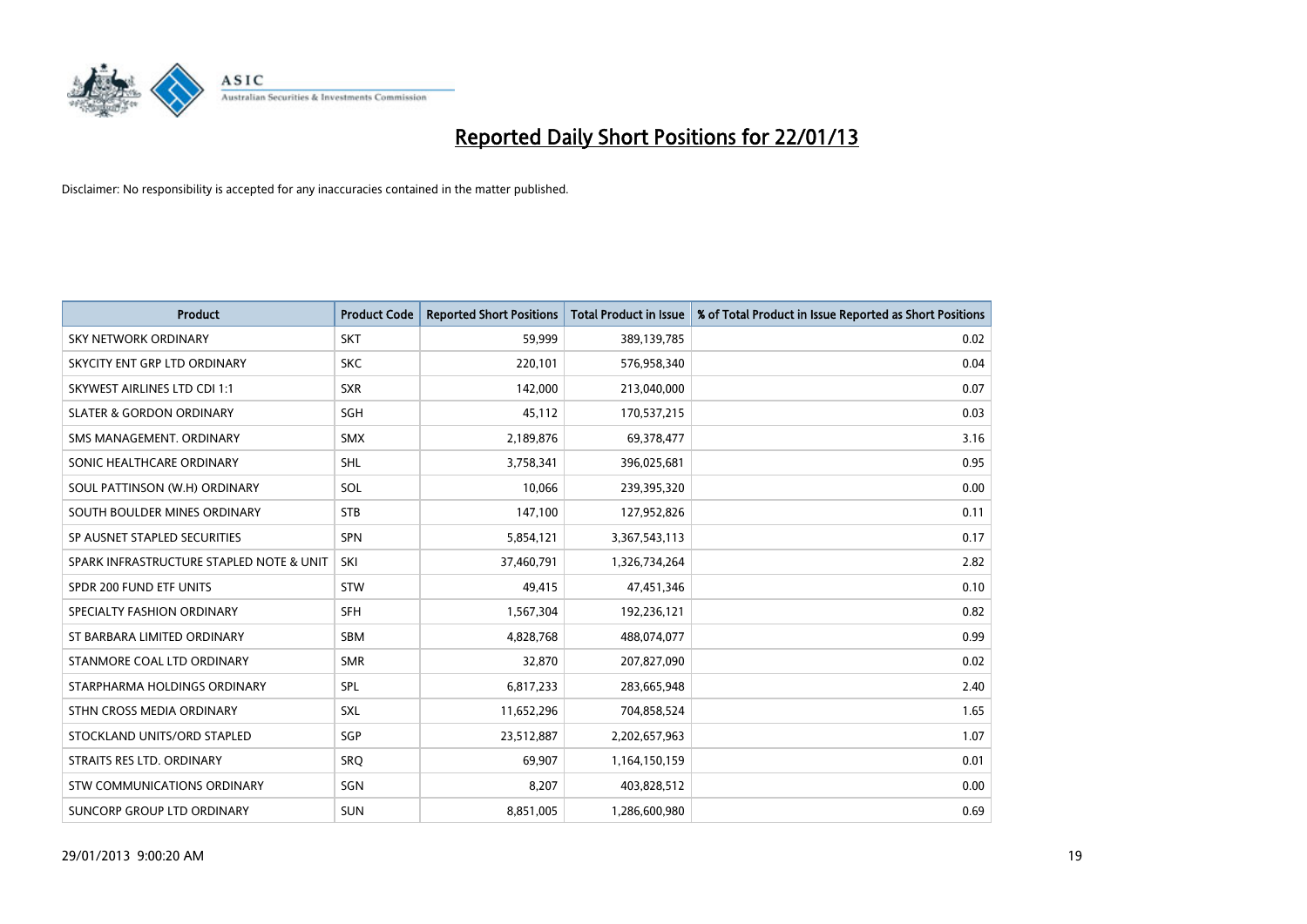

| <b>Product</b>                       | <b>Product Code</b> | <b>Reported Short Positions</b> | <b>Total Product in Issue</b> | % of Total Product in Issue Reported as Short Positions |
|--------------------------------------|---------------------|---------------------------------|-------------------------------|---------------------------------------------------------|
| SUNDANCE ENERGY ORDINARY             | <b>SEA</b>          | 4,662,721                       | 278,765,141                   | 1.67                                                    |
| SUNDANCE RESOURCES ORDINARY          | <b>SDL</b>          | 2,279,229                       | 3,066,227,034                 | 0.07                                                    |
| SUNLAND GROUP LTD ORDINARY           | <b>SDG</b>          | 211,876                         | 189,417,674                   | 0.11                                                    |
| SUPER RET REP LTD ORDINARY           | <b>SUL</b>          | 606,056                         | 196,382,811                   | 0.31                                                    |
| SYD AIRPORT STAPLED US PROHIBIT.     | SYD                 | 9,581,679                       | 1,861,210,782                 | 0.51                                                    |
| SYRAH RESOURCES ORDINARY             | <b>SYR</b>          | 19,822                          | 134,867,089                   | 0.01                                                    |
| TABCORP HOLDINGS LTD ORDINARY        | <b>TAH</b>          | 13,740,037                      | 734,015,737                   | 1.87                                                    |
| <b>TANAMI GOLD NL ORDINARY</b>       | <b>TAM</b>          | 191,782                         | 261,132,677                   | 0.07                                                    |
| TAP OIL LIMITED ORDINARY             | <b>TAP</b>          | 347,525                         | 241,608,606                   | 0.14                                                    |
| TASSAL GROUP LIMITED ORDINARY        | <b>TGR</b>          | 72,147                          | 146,304,404                   | 0.05                                                    |
| TATTS GROUP LTD ORDINARY             | <b>TTS</b>          | 6,468,400                       | 1,386,103,541                 | 0.47                                                    |
| <b>TECHNOLOGY ONE ORDINARY</b>       | <b>TNE</b>          | 99,621                          | 306,620,955                   | 0.03                                                    |
| TELECOM CORPORATION ORDINARY         | <b>TEL</b>          | 6,588,654                       | 1,824,673,847                 | 0.36                                                    |
| <b>TELSTRA CORPORATION, ORDINARY</b> | <b>TLS</b>          | 28,639,947                      | 12,443,074,357                | 0.23                                                    |
| TEN NETWORK HOLDINGS ORDINARY        | <b>TEN</b>          | 144,928,041                     | 2,312,328,771                 | 6.27                                                    |
| TERANGA GOLD CORP CDI 1:1            | <b>TGZ</b>          | 131,869                         | 174,121,625                   | 0.08                                                    |
| TEXON PETROLEUM LTD ORDINARY         | <b>TXN</b>          | 99,578                          | 245,339,848                   | 0.04                                                    |
| THE REJECT SHOP ORDINARY             | <b>TRS</b>          | 2,555,918                       | 26,092,220                    | 9.80                                                    |
| THORN GROUP LIMITED ORDINARY         | <b>TGA</b>          | 420,895                         | 146,784,042                   | 0.29                                                    |
| TIGER RESOURCES ORDINARY             | <b>TGS</b>          | 2,804,642                       | 673,470,269                   | 0.42                                                    |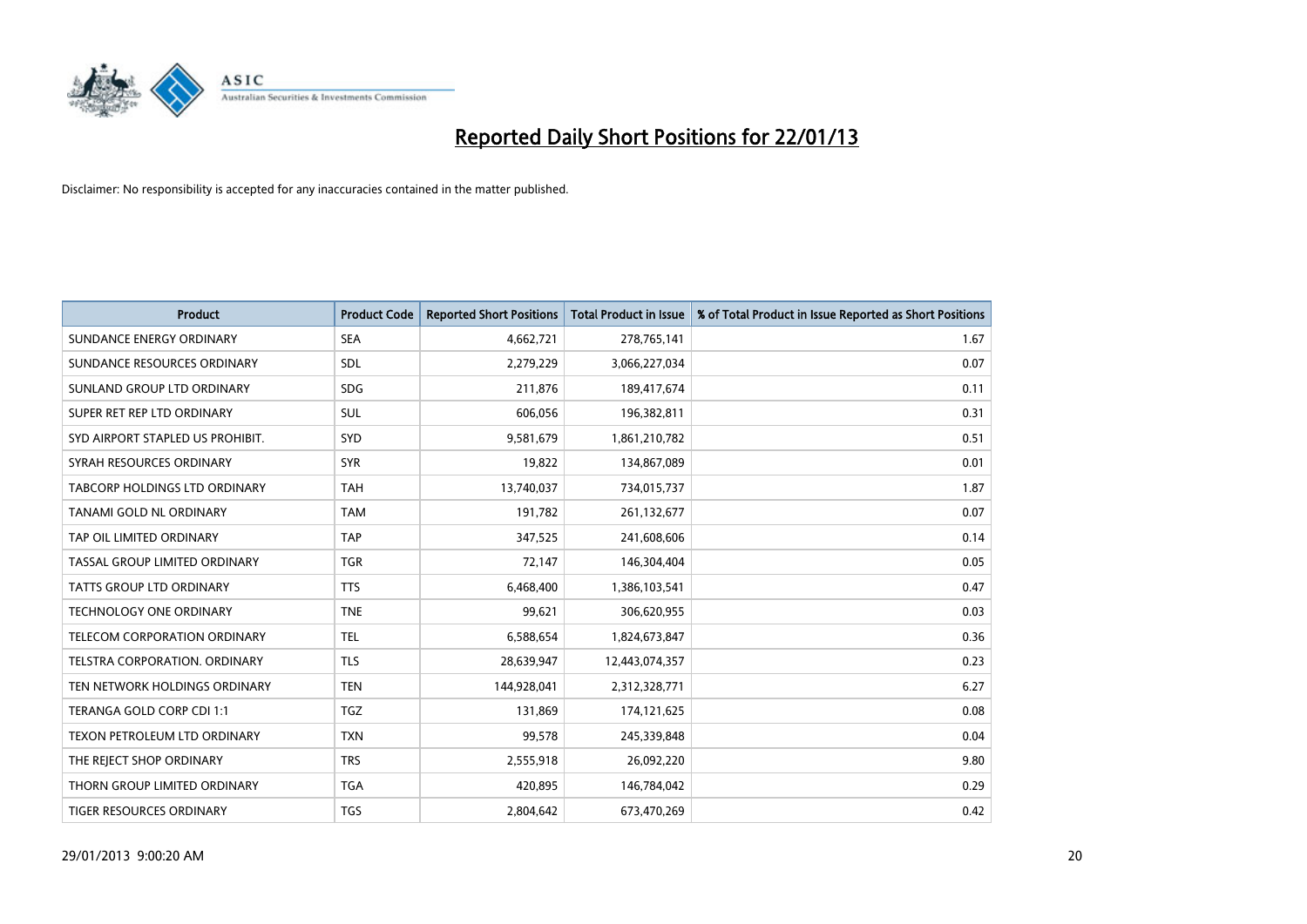

| <b>Product</b>                         | <b>Product Code</b> | <b>Reported Short Positions</b> | <b>Total Product in Issue</b> | % of Total Product in Issue Reported as Short Positions |
|----------------------------------------|---------------------|---------------------------------|-------------------------------|---------------------------------------------------------|
| TOLL HOLDINGS LTD ORDINARY             | <b>TOL</b>          | 31,092,094                      | 717,133,875                   | 4.34                                                    |
| TOX FREE SOLUTIONS ORDINARY            | <b>TOX</b>          | 977,645                         | 115,989,858                   | 0.84                                                    |
| TPG TELECOM LIMITED ORDINARY           | <b>TPM</b>          | 5,536,440                       | 793,808,141                   | 0.70                                                    |
| TRADE ME GROUP ORDINARY                | <b>TME</b>          | 702,481                         | 396,017,568                   | 0.18                                                    |
| <b>TRANSFIELD SERVICES ORDINARY</b>    | <b>TSE</b>          | 4,478,092                       | 512,457,716                   | 0.87                                                    |
| TRANSPACIFIC INDUST, ORDINARY          | <b>TPI</b>          | 9,708,525                       | 1,578,563,490                 | 0.62                                                    |
| TRANSURBAN GROUP TRIPLE STAPLED SEC.   | <b>TCL</b>          | 5,542,508                       | 1,478,639,966                 | 0.37                                                    |
| TREASURY WINE ESTATE ORDINARY          | <b>TWE</b>          | 18,235,279                      | 647,227,144                   | 2.82                                                    |
| TROY RESOURCES LTD ORDINARY            | <b>TRY</b>          | 61,299                          | 91,318,649                    | 0.07                                                    |
| <b>UGL LIMITED ORDINARY</b>            | UGL                 | 6,622,792                       | 166,315,038                   | 3.98                                                    |
| UXC LIMITED ORDINARY                   | <b>UXC</b>          | 1,332,349                       | 308,056,885                   | 0.43                                                    |
| <b>VENTURE MINERALS ORDINARY</b>       | <b>VMS</b>          | 227,760                         | 287,320,170                   | 0.08                                                    |
| VIRGIN AUS HLDG LTD ORDINARY           | VAH                 | 40,699,761                      | 2,455,775,111                 | 1.66                                                    |
| <b>VOCUS COMMS LTD ORDINARY</b>        | <b>VOC</b>          | 86,890                          | 77,111,341                    | 0.11                                                    |
| <b>WATPAC LIMITED ORDINARY</b>         | <b>WTP</b>          | 7,803                           | 184,332,526                   | 0.00                                                    |
| <b>WDS LIMITED ORDINARY</b>            | <b>WDS</b>          | 7                               | 144,740,614                   | 0.00                                                    |
| WEBIET LIMITED ORDINARY                | <b>WEB</b>          | 234,430                         | 78,010,374                    | 0.30                                                    |
| <b>WESFARMERS LIMITED ORDINARY</b>     | <b>WES</b>          | 30,611,715                      | 1,006,650,182                 | 3.04                                                    |
| WESFARMERS LIMITED PARTIALLY PROTECTED | <b>WESN</b>         | 1,916,049                       | 150,543,416                   | 1.27                                                    |
| WESTERN AREAS LTD ORDINARY             | <b>WSA</b>          | 12,819,249                      | 192,893,794                   | 6.65                                                    |